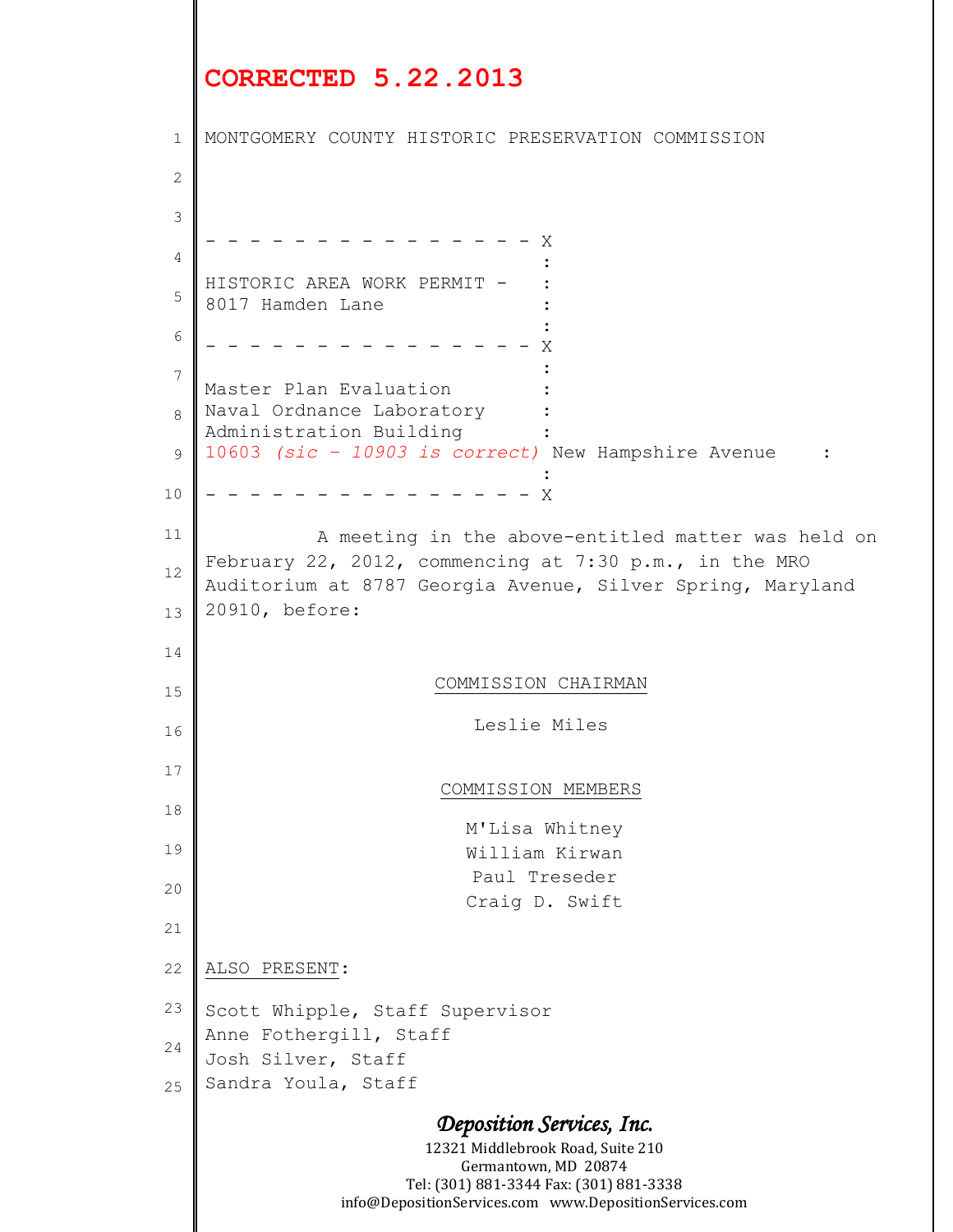## APPEARANCES

| STATEMENT OF:     | PAGE |
|-------------------|------|
| Mark Kramer       | 5.   |
| Michael Stevenson | 29   |
| John Tino         | 34   |
| Brian Peper       | マク   |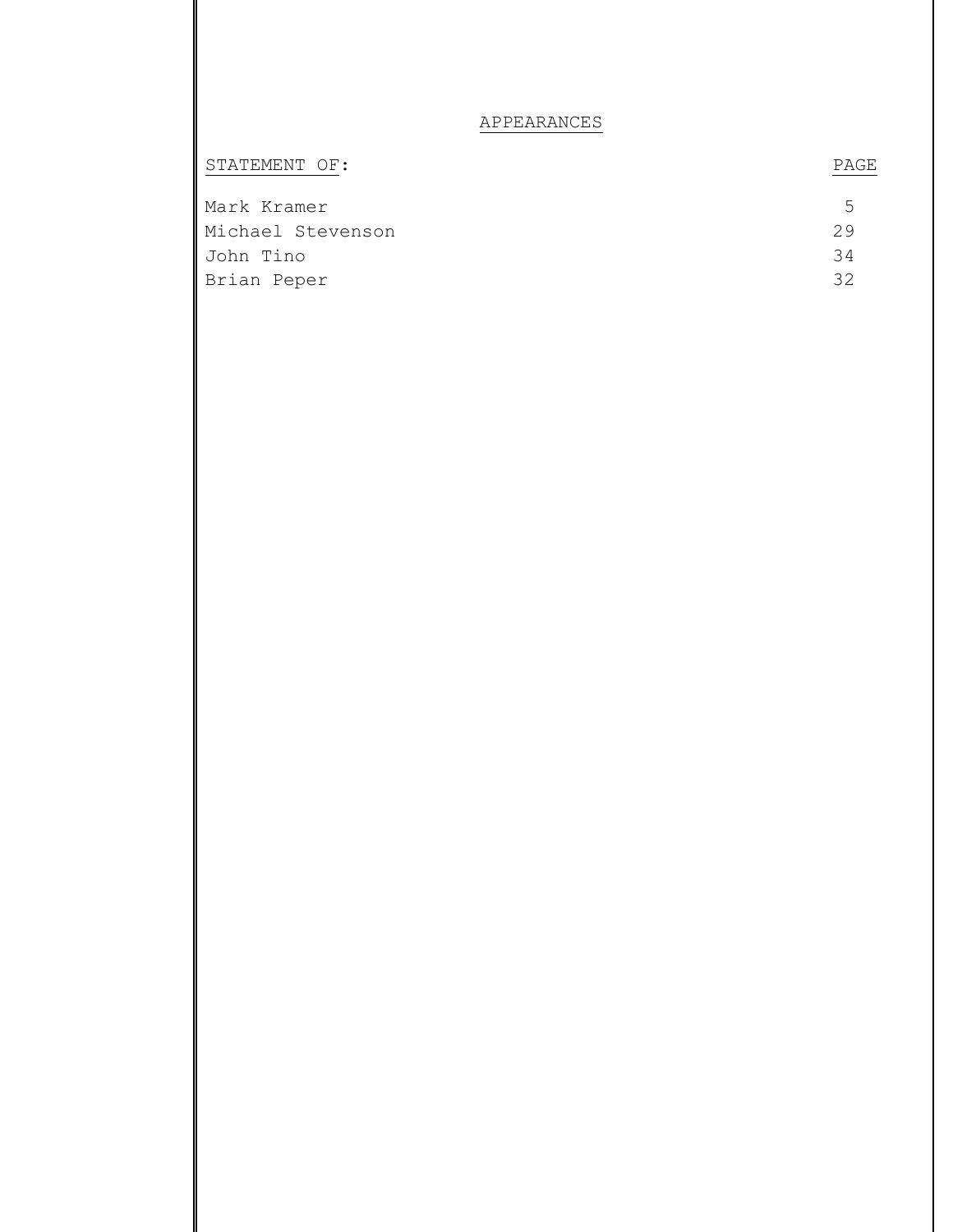| $\mathbf 1$      | P R O C E E D I N G S                                       |
|------------------|-------------------------------------------------------------|
| $\sqrt{2}$       | MS. MILES: Good evening. Welcome to the                     |
| $\mathcal{S}$    | February 22nd, 2012, meeting of the Historic Preservation   |
| 4                | Commission. My name is Leslie Miles. I am the chair. I'm    |
| 5                | going to ask all the members of the Commission and staff to |
| 6                | introduce themselves starting at my left.                   |
| $\boldsymbol{7}$ | MS. WHITNEY: M'Lisa Whitney, Burtonsville.                  |
| $\,8\,$          | MR. KIRWAN: Bill Kirwan, Silver Spring.                     |
| $\mathsf 9$      | MR. SWIFT: Craig Swift, Rockville.                          |
| 10               | MR. TRESEDER: Paul Treseder, Bethesda.                      |
| 11               | MS. FOTHERGILL: Anne Fothergill, Historic                   |
| 12               | Preservation planner.                                       |
| 13               | MR. SILVER: Joshua Silver, Historic Preservation            |
| 14               | planner.                                                    |
| 15               | MR. WHIPPLE: Scott Whipple, Historic Preservation           |
| 16               | supervisor.                                                 |
| 17               | MS. YOULA: Sandra Youla, Historic Preservation              |
| $18\,$           | staff.                                                      |
| 19               | MS. MILES: Thank you. And welcome to the public             |
| 20               | and to our graduate students from Maryland. We're going to  |
| 21               | begin with those matters that we believe can be handled on  |
| 22               | an expedited basis. Have these historic area work permit    |
| 23               | applications been duly advertised?                          |
| 24               | MR. SILVER: Yes, they were advertised in the                |
| 25               | February 8th, 2012, addition of the Washington Examiner.    |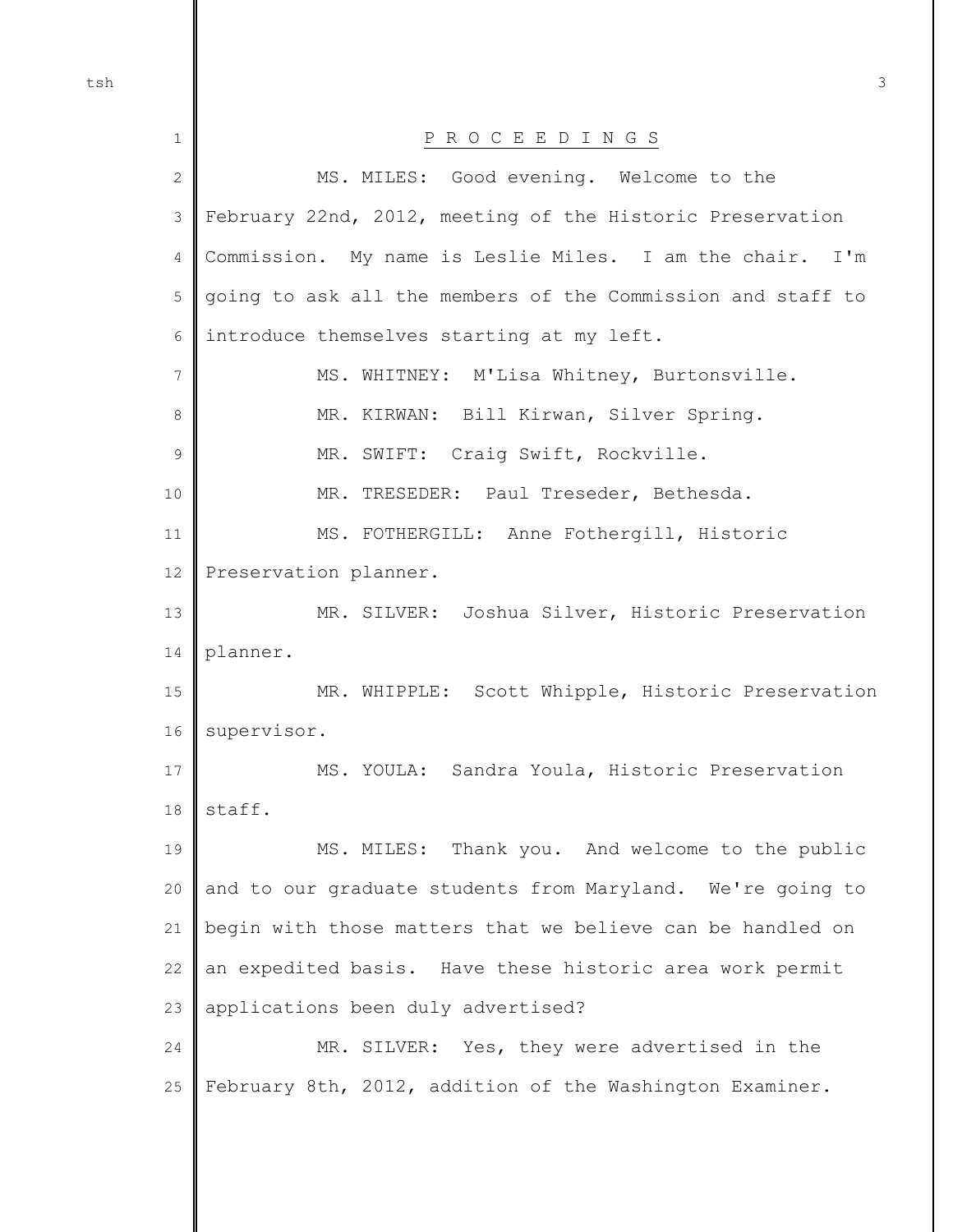1 2 3 4 5 6 MS. MILES: Thank you, Josh. If anyone is here in opposition to any of these work permits, please indicate so by raising your hand. Is anyone here in opposition to the permit for 25 Holt Place in Takoma Park; for 5815 Cedar Parkway in Chevy Chase; or for 14 West Kirke Street in Chevy Chase?

7 8 9 10 11 MR. KIRWAN: Madam Chair, hearing none, I move we approve the following historic area work permits in accordance with staff reports, based upon the record before us, and in consideration of the recommendations of the local advisory panel when those have been provided.

12 13 14 15 I move we approve HPC case number 37/03-12D at 25 Holt Place in Takoma Park; HPC case number 35/13-12D at 5815 Cedar Parkway in Chevy Chase; and HPC case number 35/13-12E at 14 West Kirk Street in Chevy Chase.

16

17

MS. MILES: Is there a second?

MS. WHITNEY: I'll second.

18 19 20 21 22 23 24 25 MS. MILES: All in favor, please so indicate by raising your right hand? Very good, the vote is unanimous. These historic area work permits are approved. If this was one of yours, please call staff tomorrow to find out next steps. And thank you very much. We are now going to hear case D for a slate roof replacement at 817 Hamden Lane in Bethesda. Would the applicant please come forward, and do we have a staff report?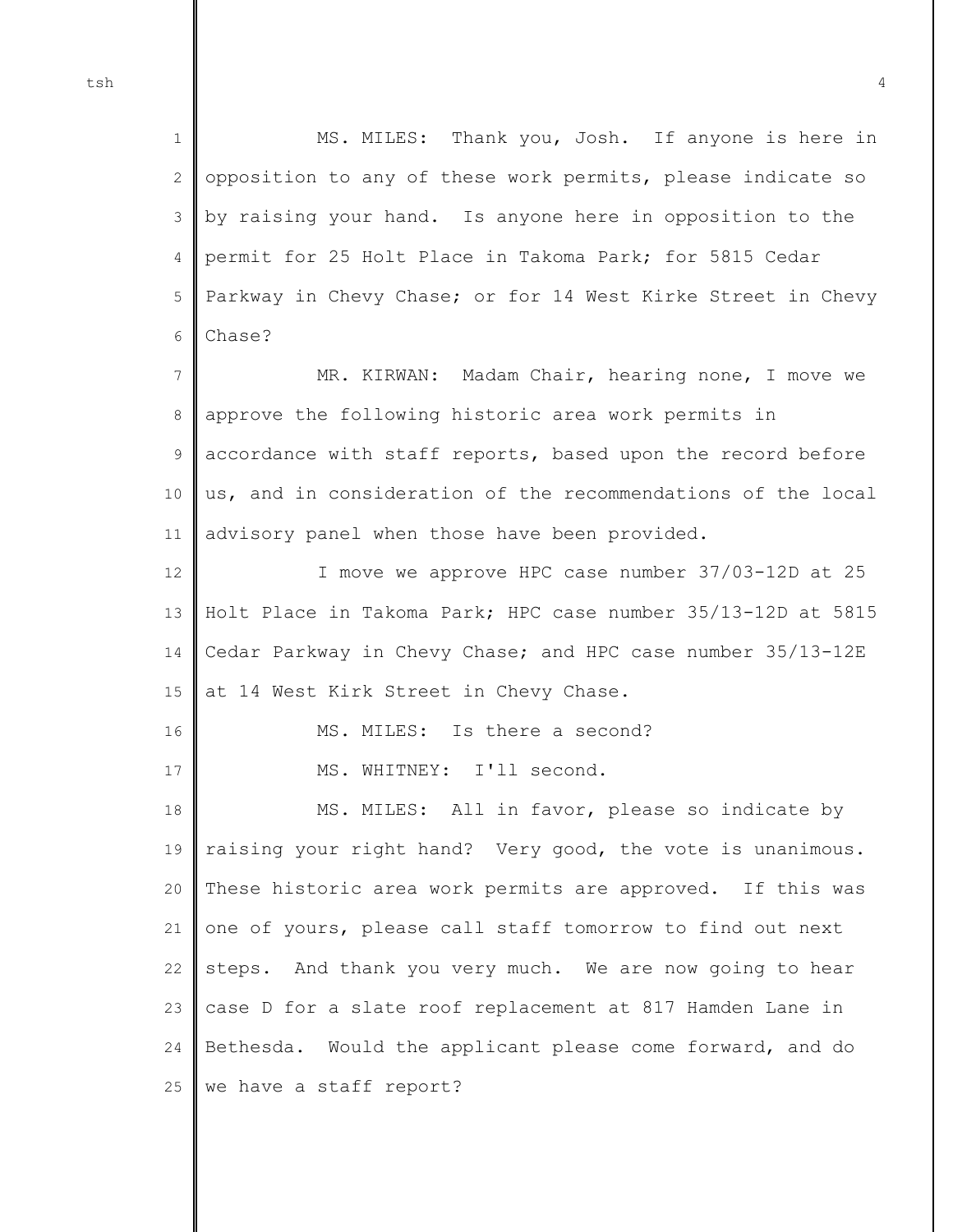1 2 3 4 5 6 MR. SILVER: Yes, we do. 8017 Hamden Lane is a contributing resource in the Greenwich Forest historic district. The proposal before you is for the wholesale removal and replacement of the entire slate roof, which includes slate shingles on the dormers, as well as the one and a half story section.

7 8 9 10 11 The applicant is proposing to install a 50-year, 300-pound specification architectural fiberglass shingle, and again removal and replacement of the slate shingles on the front and rear dormer walls of that one and a half story section in installation of a fiber cement siding product.

12 13 And that is, staff is recommending approval of the application as submitted.

14 15 MS. MILES: Thank you. And are you the applicant? MR. KRAMER: Say that again?

16 MS. MILES: Are you the applicant?

MR. KRAMER: Yes.

17

18 19 20 21 22 23 MS. MILES: Okay. Would you please press the large button until it is lit and then let go. Just let go and it will light. There you go. If you would, please state your name for the record. I was going to say, you can either have seven minutes to just speak, or you can respond to questions, whichever you prefer.

24 25 MR. KRAMER: Well, I can answer your questions if you would like at this point.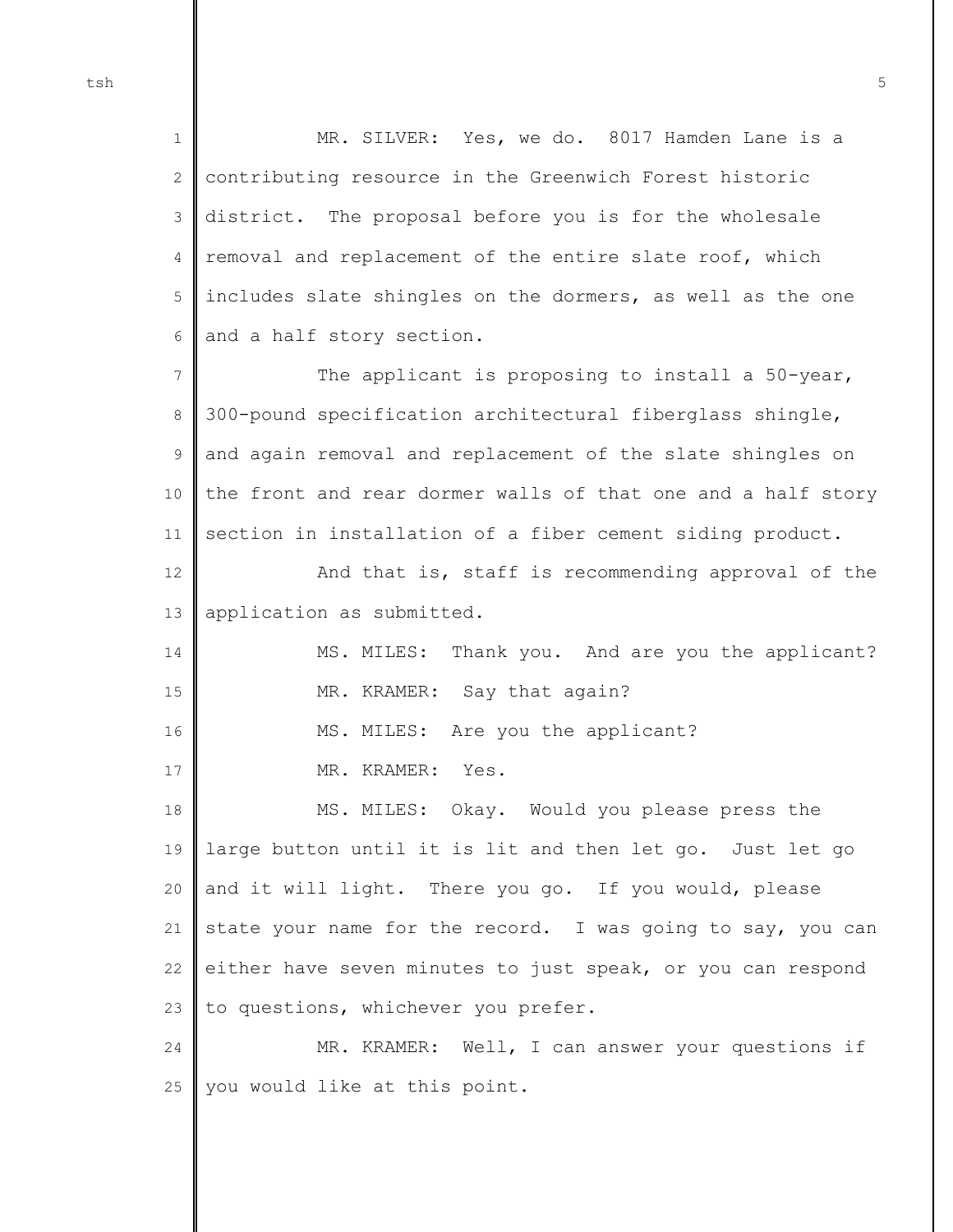1 2 3 4 5 6 7 8 9 10 11 12 13 14 15 16 17 18 19 20 21 22 23 24 25 MS. MILES: Okay. If you would, just state your name, for the record? MR. KRAMER: Mark Kramer. MS. MILES: Thank you. Does anybody have any questions for staff, to begin? Does anyone have any questions for the applicant? MR. KRAMER: Can I just ask a couple questions? MS. MILES: Why don't we begin with, does anybody on the dais have any questions? I have a question. MR. KRAMER: Okay. MS. MILES: My question is, did you consider using artificial slate rather than using asphalt? MR. KRAMER: I did. The issue with the -- are you talking about the rubberized slate? MS. MILES: There are a variety of different materials, but any artificial slate? MR. KRAMER: Yes, I did think about that, but chose not to use it. A lot of the houses in the neighborhood already have the fiberglass on it, and I just felt it would be a good choice in this particular house. MS. MILES: Okay. Thank you. If you have questions for us, we'll consider responding, depending on the question, I would have to say. MR. KRAMER: Well, it's just that this is the first house in Greenwich Forest that, because it's a new

tsh 6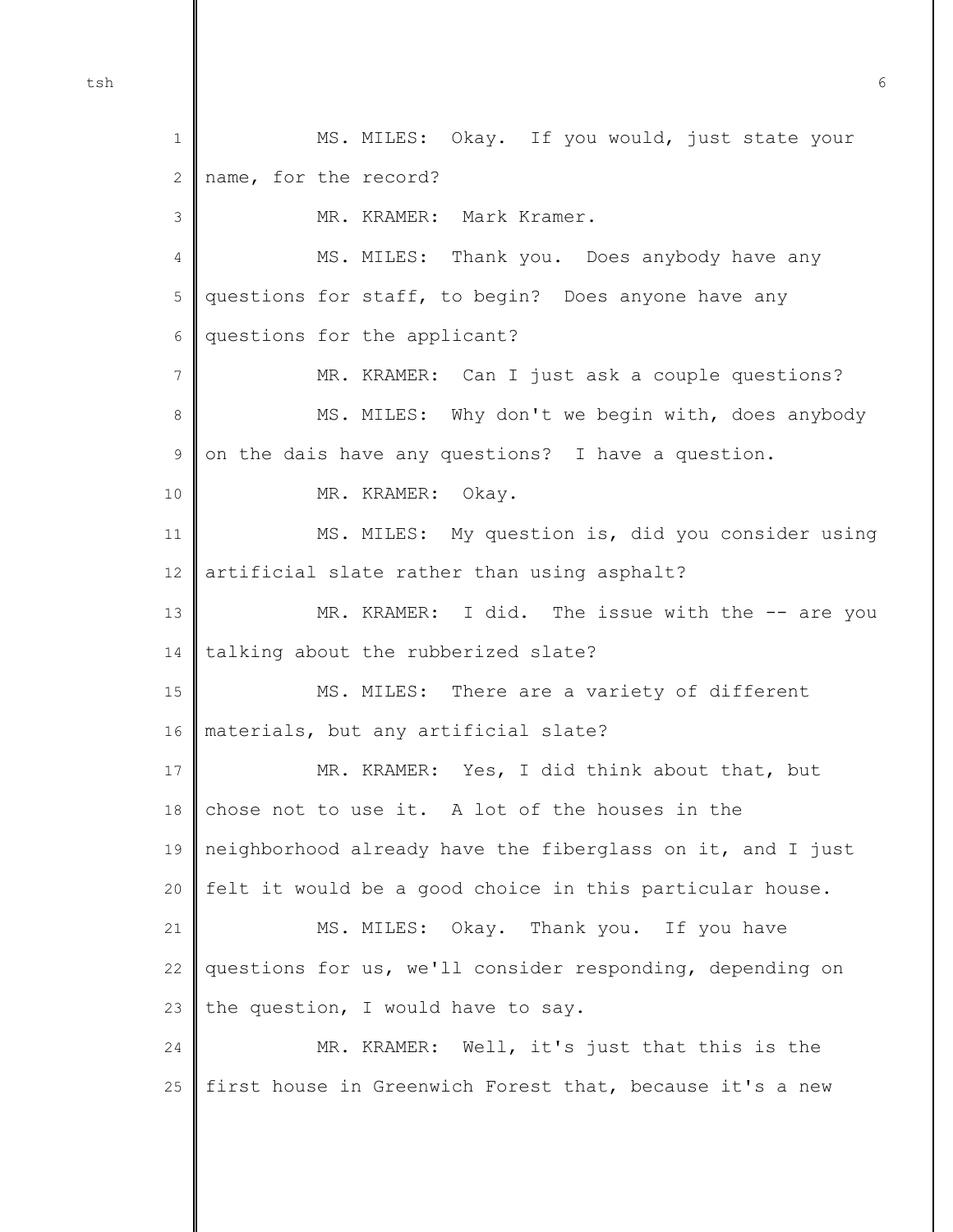1 2 3 4 5 6 7 8 9 10 11 12 13 14 15 16 17 18 19 20 21 22 23 24 25 historic resource, so I just wanted to know what we can expect in the future relating to changing roofs in the neighborhood? MS. MILES: Well, that's not a kind of a question I think we can actually answer. We do handle all of our cases on a case-by-case basis. MR. KRAMER: Is it really? It's just a case-bycase situation? MS. MILES: Absolutely. MR. KRAMER: Because I'm sure other residents are going to look to this sort of just to understand the situation. MS. MILES: All of our cases are handled on a case-by-case basis. MR. KRAMER: I'll tell them that. MS. MILES: Okay. If there are no questions for either staff or applicant, I'd like to begin deliberations. MR. TRESEDER: Actually, I think I could have one question of the applicant. Can you explain your thinking behind the siding of the dormer? The siding you're proposing is Hardie Plank clapboard, I believe. MR. KRAMER: It is, with a wood grain. MR. TRESEDER: With a wood grain. MR. KRAMER: Yes. MR. TRESEDER: The current siding is, are the same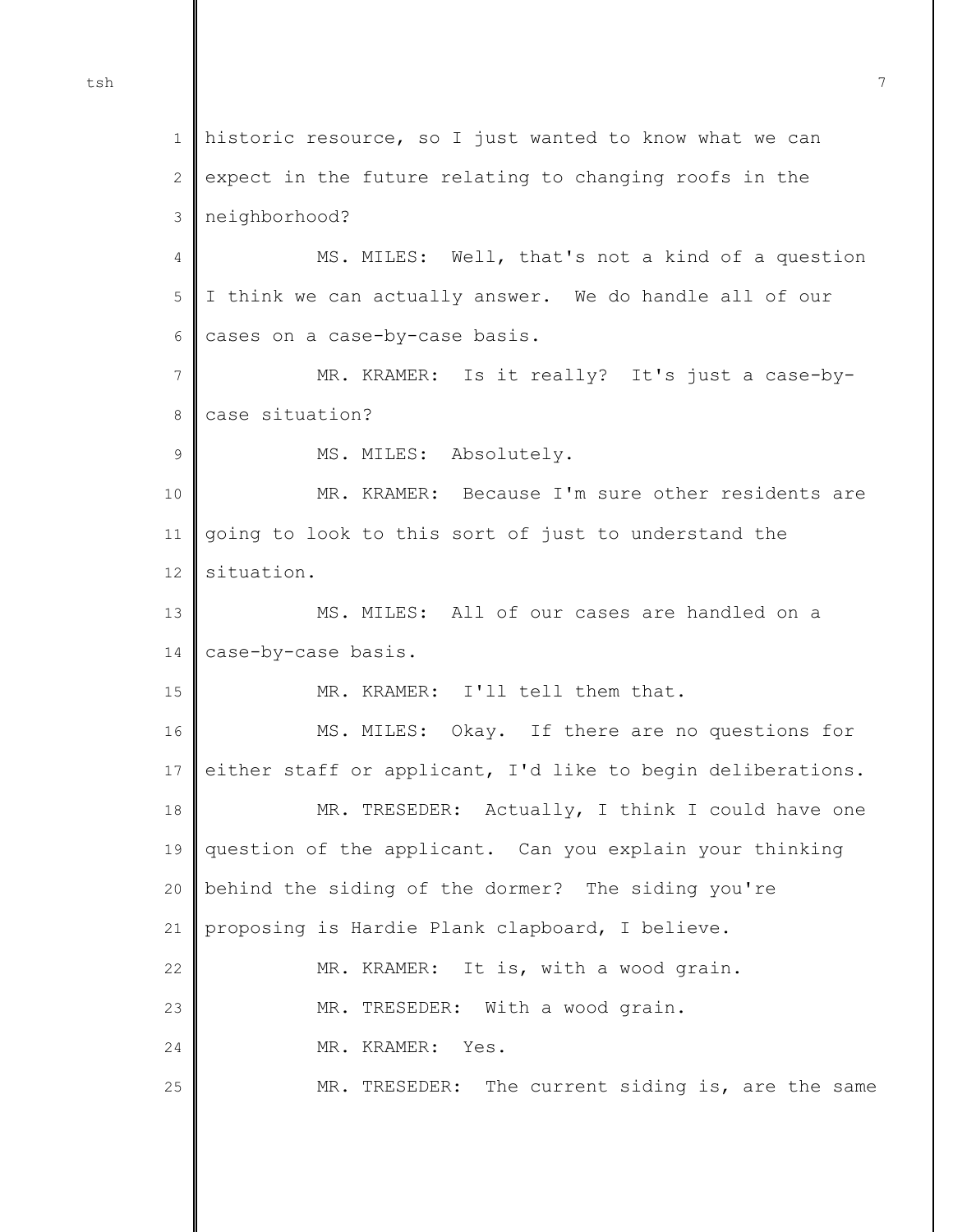1 slate shingles that are on the roof.

MR. KRAMER: Correct.

3 4 5 6 7 8 9 10 11 12 13 14 15 16 17 18 19 20 21 22 23 24 25 MR. TRESEDER: Would you consider a material that would be more similar to the existing slates, or Hardie Plank shingles -- MR. KRAMER: Yeah. MR. TRESEDER: -- or some other material that would be -- MR. KRAMER: I'm really not a big fan of the Hardie Plank shingle. The front of the house already has a siding on it. I think it shows in the photographs. So what I was doing is really trying to stick with that, because it's already there on the front. It's a painted beige siding. So that's what we were going to duplicate. So it's sort of a repetition of that siding. MR. TRESEDER: Right, but it's not at all a repetition of the existing dormer. MR. KRAMER: It's not. I mean, I just didn't think the painted shingles would be sort of a good copy of what was there already, because the original shingles are real slates, and they're gray and you know, the Hardie, I can't imaging painting it in the gray color. It wouldn't really look very much like slate at all, whereas the other one looks like the siding that would be on the front.

2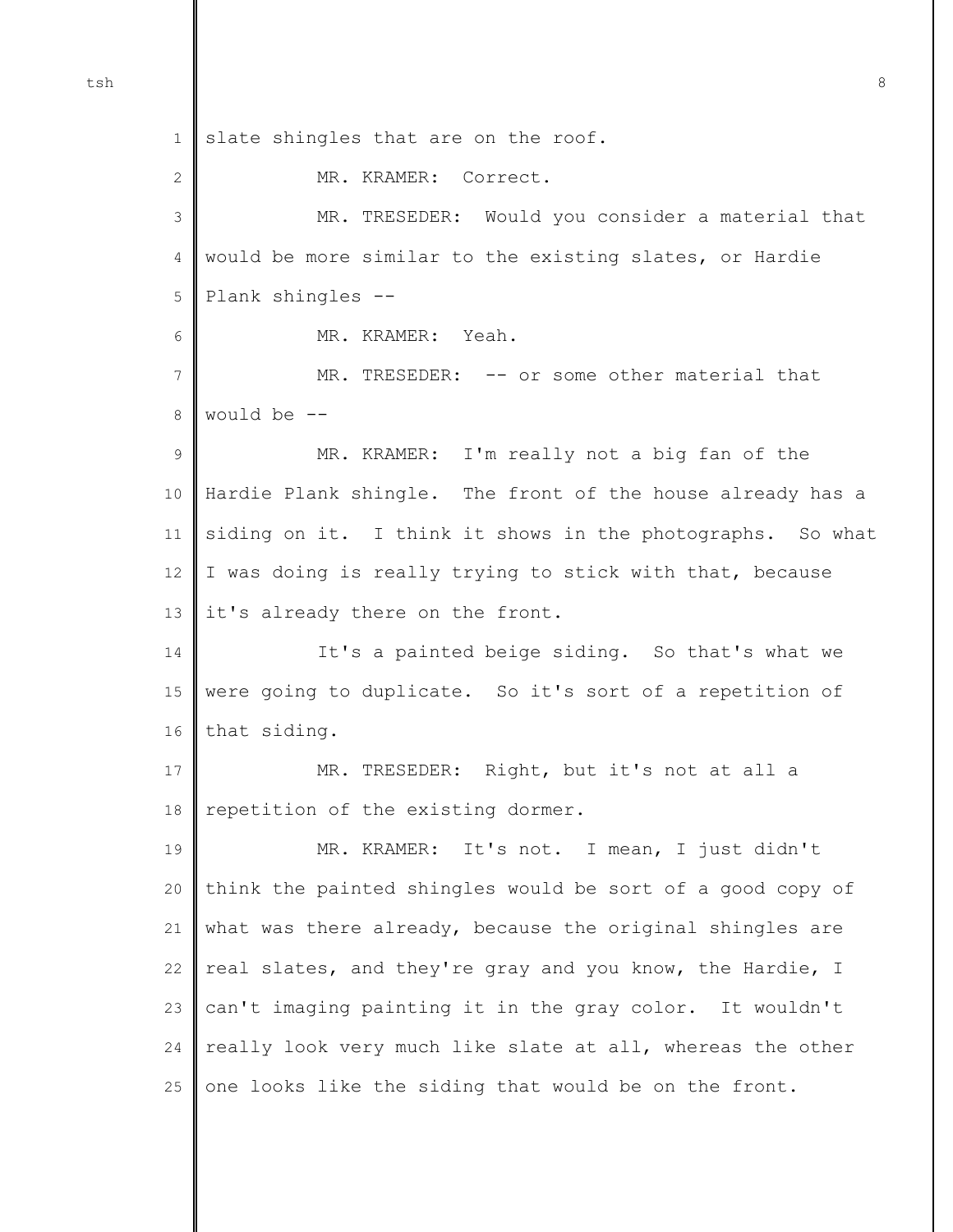tsh 9

1 2 3 4 5 6 7 8 9 10 11 12 13 14 15 16 17 18 19 20 21 22  $23$ 24 25 MS. MILES: Mr. Kramer, would you mind bringing us up the asphalt and showing us which one you intend to use? MR. KRAMER: Yes. I brought you both pieces. It's a 50-year, which is the highest. MS. MILES: I'm just going to repeat what you say, because you're not on the record. You said a 50-year, which is the highest grade of asphalt shingle. MR. KRAMER: And what you're looking at is the bottom portion, which is the gray. MS. MILES: And so the gray, right at the top, of course, is subsumed under the layer above, so this would be a gray asphalt shingle. Thank you. MR. TRESEDER: What's the name of that? MR. KRAMER: This is Certainteed. MR. TRESEDER: What's the color? What color do they call that? MR. KRAMER: Mire black. MS. MILES: Mire black, M-I-R-E? Thank you. MR. KIRWAN: Here's a question for the applicant. Did you consider a dimensional asphalt shingle, one that has more depth? They often build these up. MR. KRAMER: This is the dimensional. MR. KIRWAN: Well, I've seen some that have a much thicker profile than that does? MR. KRAMER: This is 50-year, 300-pound. I'm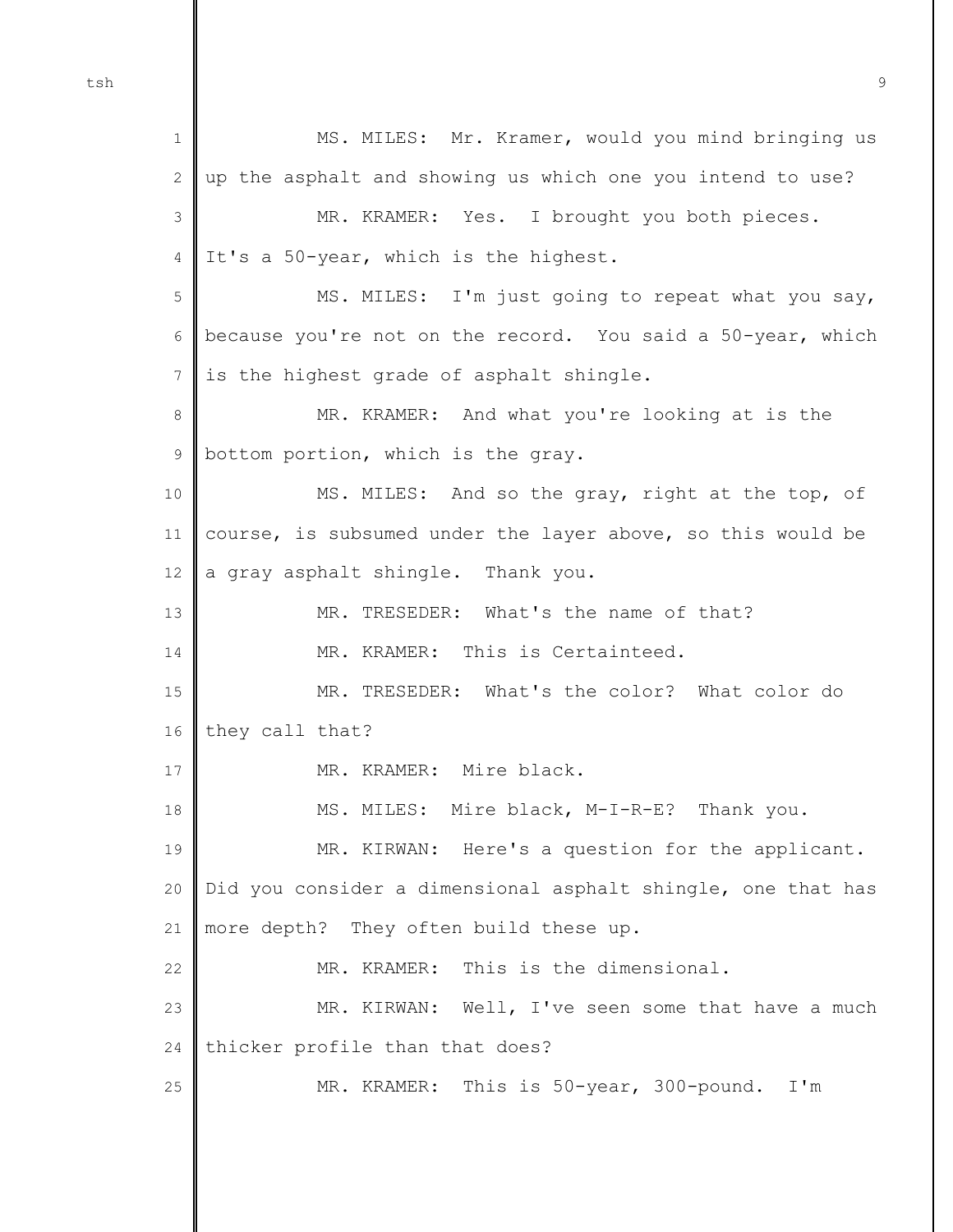1  $\mathcal{D}$ 3 4 5 6 7 8 9 10 11 12 13 14 15 16 17 18 19 20 21 22 23 24 sorry. This is the 50-year, 300-pound shingle. This is about the heaviest that's made by Certainteed at this point. MS. MILES: If there are no other questions for either staff or applicant if we could go into deliberations. MS. WHITNEY: The neighborhood does have a great deal of homes with the asphalt shingles, and so swapping out your slate with the asphalt shingle would not be completely inappropriate in the neighborhood. I do question the change in material, what's on the dormers right now. Your comment that you just didn't think it would look good is not the way the house was built. So I do, I do question the change in the material on the dormers, but I agree to the HAWP as it stands. MR. KRAMER: I can respond to that, if you would like. If you feel that the use of the other product, which is made by, you know, in concrete, I can do that. It's not a problem. I mean, do I have to pick a color at this point. MS. MILES: No, no. We're not asking you to respond. We're in deliberations. MR. KRAMER: Oh, I see. MS. MILES: Thank you. MR. KIRWAN: I mean, I do think there are better asphalt shingle options than the one that you are presenting tonight for this HAWP. But I think the question that

25 Commissioner Treseder raised about the side walls of the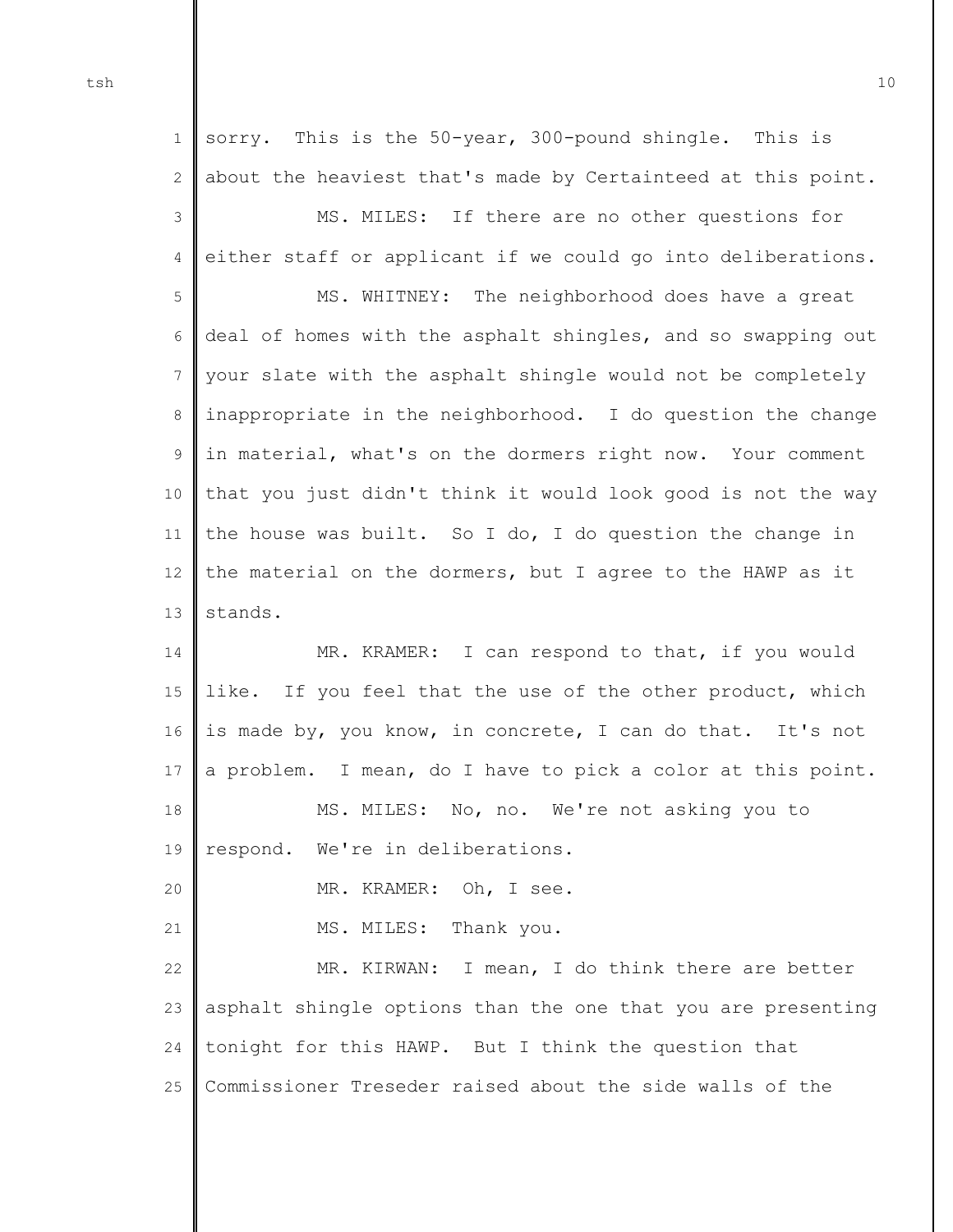1 2 dormer has raised greater concerns for me about the appropriateness of the material.

3 4 5 6 7 8 9 I think when you go to the Greenwich Forest guidelines, they definitely make a very strong reference to replication of the original materials to the greatest extent possible. And I think that certainly would apply to the dormer side walls. And I can't imagine, really, as asphalt shingle being appropriate material for the dormer side walls.

10 11 12 13 14 15 And I do think there are some very good options with synthetic slate that are more in line with this compatibility issue that the Greenwich Forest guidelines make reference to in roof replacements. So I do think synthetic slate is possibly a better alternative to the asphalt shingle.

16 17 18 19 20 21 22 23 24 MR. SWIFT: I agree with Commissioner Kirwan's comments. I believe that under the, with moderate scrutiny of this issue, and in consideration of the preservation of the property, that a compatible new material would need to much more match the scale, texture and detail of the original materials, both as shingles on the roof and on the siding of the dormers. And as such, I think a slate, a replacement replicated slate is the most appropriate material in this case.

MR. TRESEDER: If it weren't for the dormers, I

25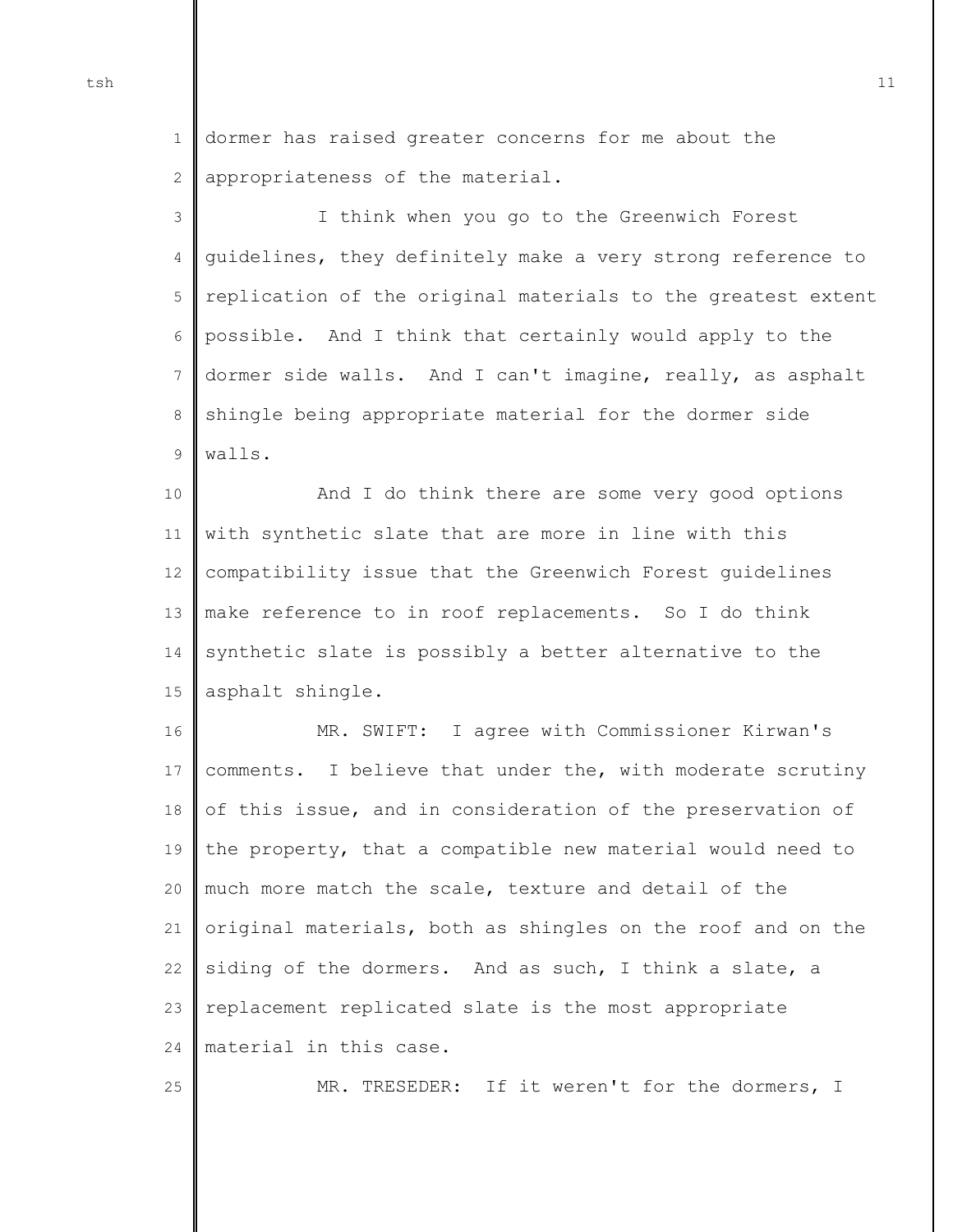1 2 3 4 5 6 would vote to, I could see replacing using the heavy duty shingles, although I think that the unfortunate aspect of those shingles you've shown us is that they are designed to replicate a cedar shake, a wood roof as opposed to a shingle roof. And they have the randomness associated with a wood roof.

7 8 9 10 11 And perhaps a study of other manufacturers, other styles might come up with an asphalt shingle of the same weight and cost that would have a little bit more of a pattern and texture of slate. So I think there might be a solution to that.

12 13 14 15 16 17 But I do think that the nature of these dormers is very distinct. For one thing, there is no eave trim on these dormers. The sidewall runs right up to the roof slates, and there is no rake boards, there's no corner boards. Your drawing shows rake boards. It doesn't show corner boards.

18 19 20 21 22 I'm not sure, you know, of the exact detailing, because the drawing we have doesn't really show the new material. So I'm not, in a way, not even quite sure what is being proposed for the dormers because it's not on all I have.

 $23$ 24 25 Maybe I'm not, in my package I have circle 8, I have existing right side elevation. Have I missed the proposed right elevations? My package does not have a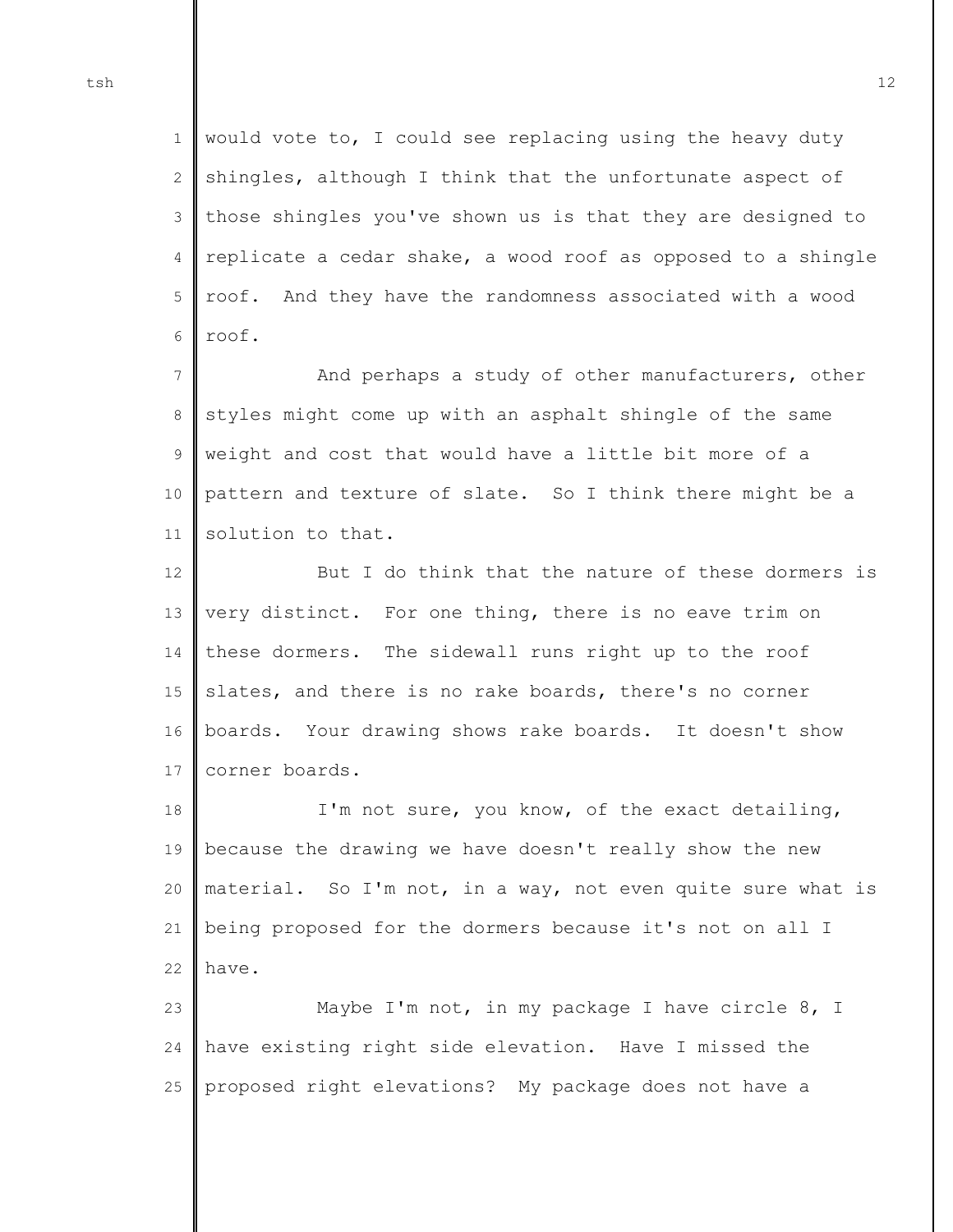1 2 3 4 5 drawing showing the propose elevations. Did I miss it? MR. SILVER: They are annotated. What says existing right, existing left, existing rear, it's then drawn on there with an arrow, is that correct, Mr. Kramer? MR. KRAMER: Correct.

6 7 8 9 10 11 MR. TRESEDER: Right, but what was drawn are shingles, not the new proposed material. And the detailing of these dormers, if you look at the photos, is really quite distinctive. The way that they really, they are meant to be part of the roof, and that's why the siding wraps up and around.

12 13 14 15 16 They are a very utilitarian dormer, and they are very, they are really a neat architectural feature, and I could imagine coming up with a design using a combination of asphalt shingles and maybe even asphalt shingles on the side walls.

17 18 19 20 21 22 So I can imagine a design that will, using, you know, readily available contemporary materials, that would accomplish what you are trying to accomplish. But I have a problem with this exact proposal. And I guess I would like to see a drawing exactly of what's being proposed on the dormers.

 $23$ 24 25 MS. MILES: I want to make it clear that no one on the Commission has supported anything like replacing your roof with a new slate roof, or requiring that you restore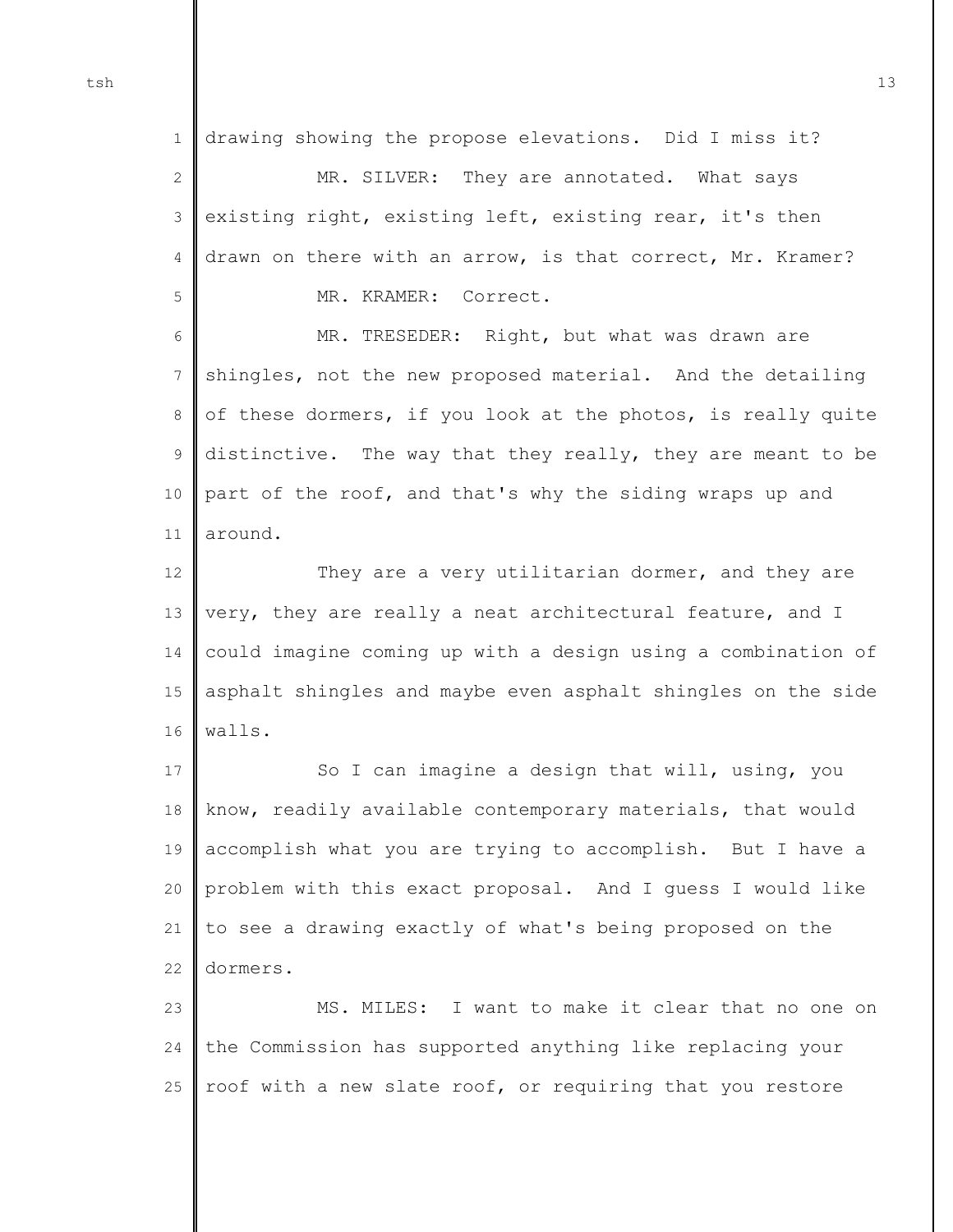25

1 2 3 4 5 your slate roof, or that you do anything to preserve the slate roof that is there. Everyone is well aware of the guidelines and applying, in my opinion, correctly, the guidelines that require that we apply moderate scrutiny, which is limited.

6 7 8 9 10 And to me the language that's appropriate to use is as Commissioner Swift comment, the use of compatible new materials, or materials that replicate the original, should be permitted. And so I'm looking for something that replicates the original.

11 12 13 14 15 For example, homeowners wishing to replace slate roofs may use alternative methods that match the scale, texture and detail. And I do not believe that the asphalt shingles match either the scale, texture or detail, particularly not the texture.

16 17 18 19 20 21 And I think that there is acceptable looking artificial slate. And we did bring some examples with us tonight of artificial slate, which is comparable in cost to asphalt. And we think that that is a reasonable alternative. So I'm going to entertain a motion on the HAWP.

22 23 24 MS. WHITNEY: I move that we accept the HAWP application as it stands for asphalt shingle slate, shingles.

MS. MILES: Is there a second? There is not a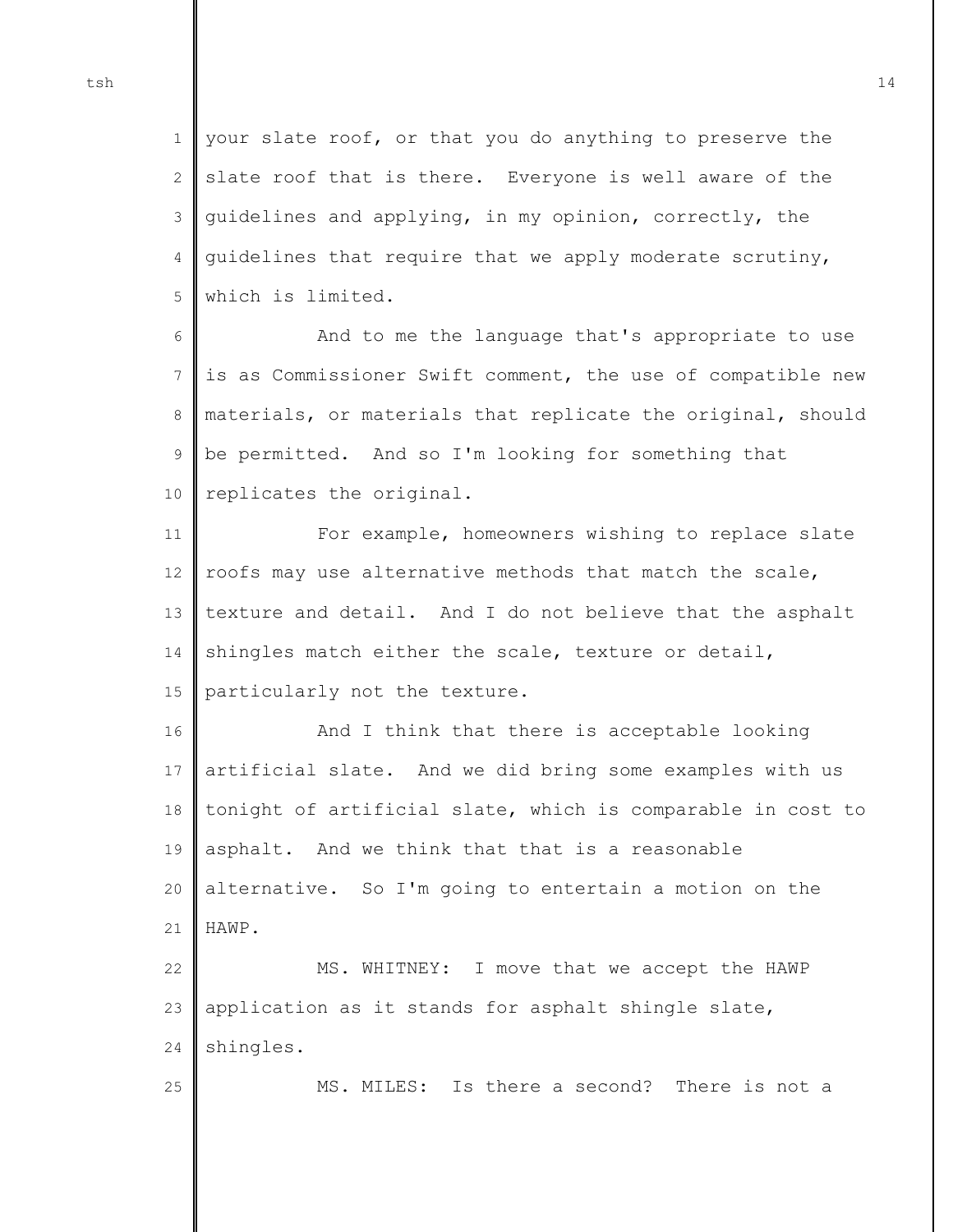1 2 3 4 5 6 7 8 9 10 11 12 13 14 15 16 17 18 19 20 21 22 23 24 25 second. Do I have another motion? MR. SWIFT: I move to deny the application as submitted. MS. MILES: Is there a second? MR. KIRWAN: I second. MS. MILES: Is there any discussion before we vote? MR. WHIPPLE: Madam Chair --MS. MILES: Yes. MR. WHIPPLE: -- before you call the question, perhaps this might be an opportunity to offer the applicant an opportunity to withdraw his application, and reconsider based on some of the advice that you have given him. MS. MILES: Precisely. Would you care to withdraw your application? MR. KRAMER: Sure. MS. MILES: Excellent. We will look forward to seeing you shortly. MR. KRAMER: Thank you. MS. MILES: Very good. Okay. Our next matter is the evaluation for Master Plan for Historic –Preservation and/or Locational Atlas for the Naval Ordnance Laboratory Administration Building at 10603*(sic – 10903 is correct)* New Hampshire Avenue in Silver Spring. Do we have a staff report?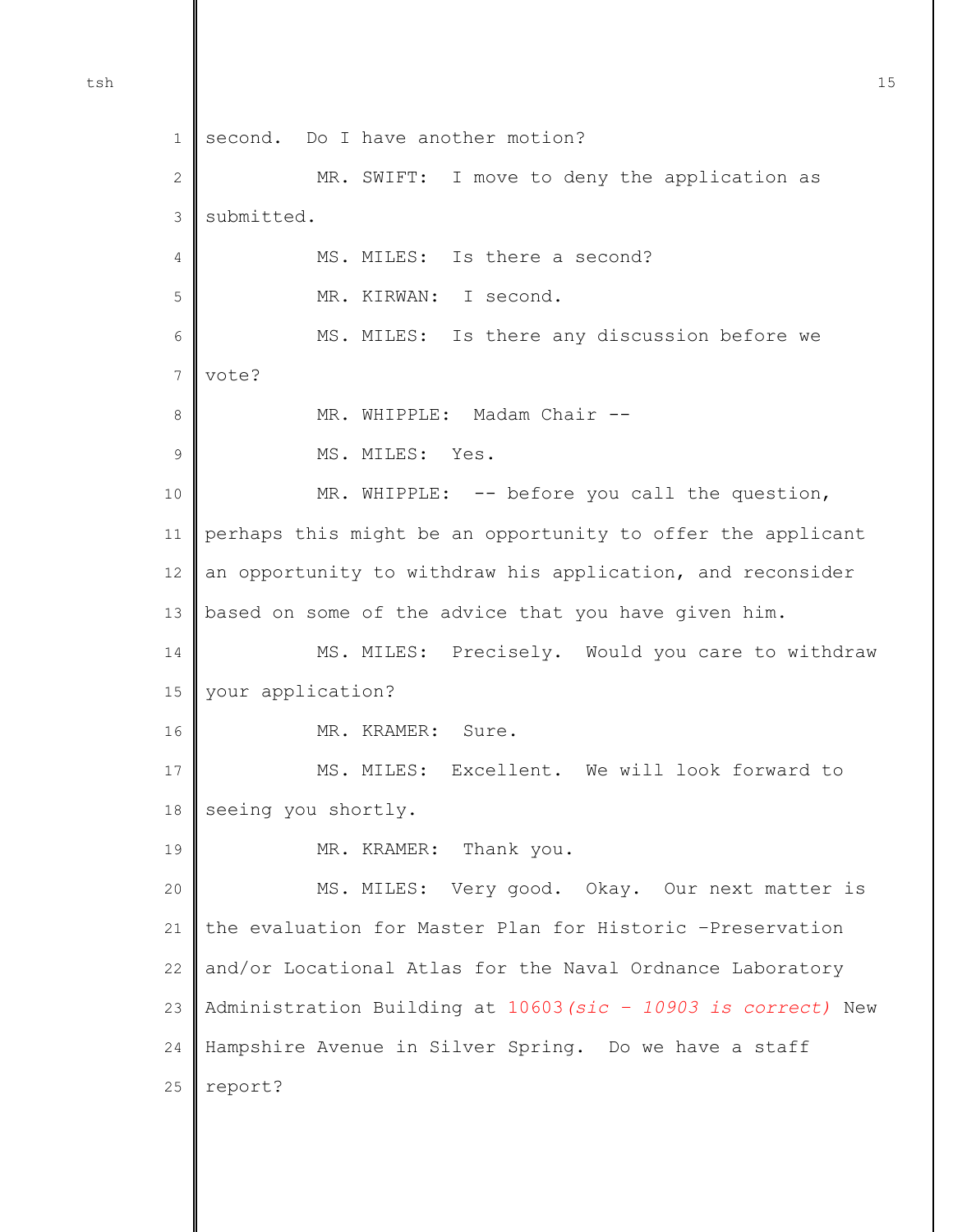1 2 3 4 5 6 7 8 9 10 11 12 13 14 15 16 17 18 19 20 21 22 23 24 25 MS. YOULA: We do have a staff report and --MS. MILES: Is your microphone on? I don't believe it is. MS. YOULA: It is, and we tested it. Are you not hearing me? MS. MILES: Is it on? Okay. MS. YOULA: Yes. We do have a staff report - it's not on. (Discussion off the record.) MS. YOULA: Okay. We do have staff report. MS. MILES: Please begin. MS. YOULA: My name is Sandra Youla, Historic Preservation staff and we're discussing -- yes, thank you - and we're discussing the Naval Ordnance Laboratory Administration Building. Staff is recommending that it be designated on the Master Plan for Historic Preservation and in the interim added to the Locational Atlas. This resource is located at 10603 *(sic – 10903 is correct)*New Hampshire Avenue. It's located on a very large parcel, as you can see. This was once called the Naval Ordnance Laboratory, and it straddles the Prince George's boundary. This is Rte. 29, New Hampshire Ave., and of course the Beltway is down here. Zooming in a little bit, you see this building right here that I'm pointing to with my pointer is the Naval

tsh  $16$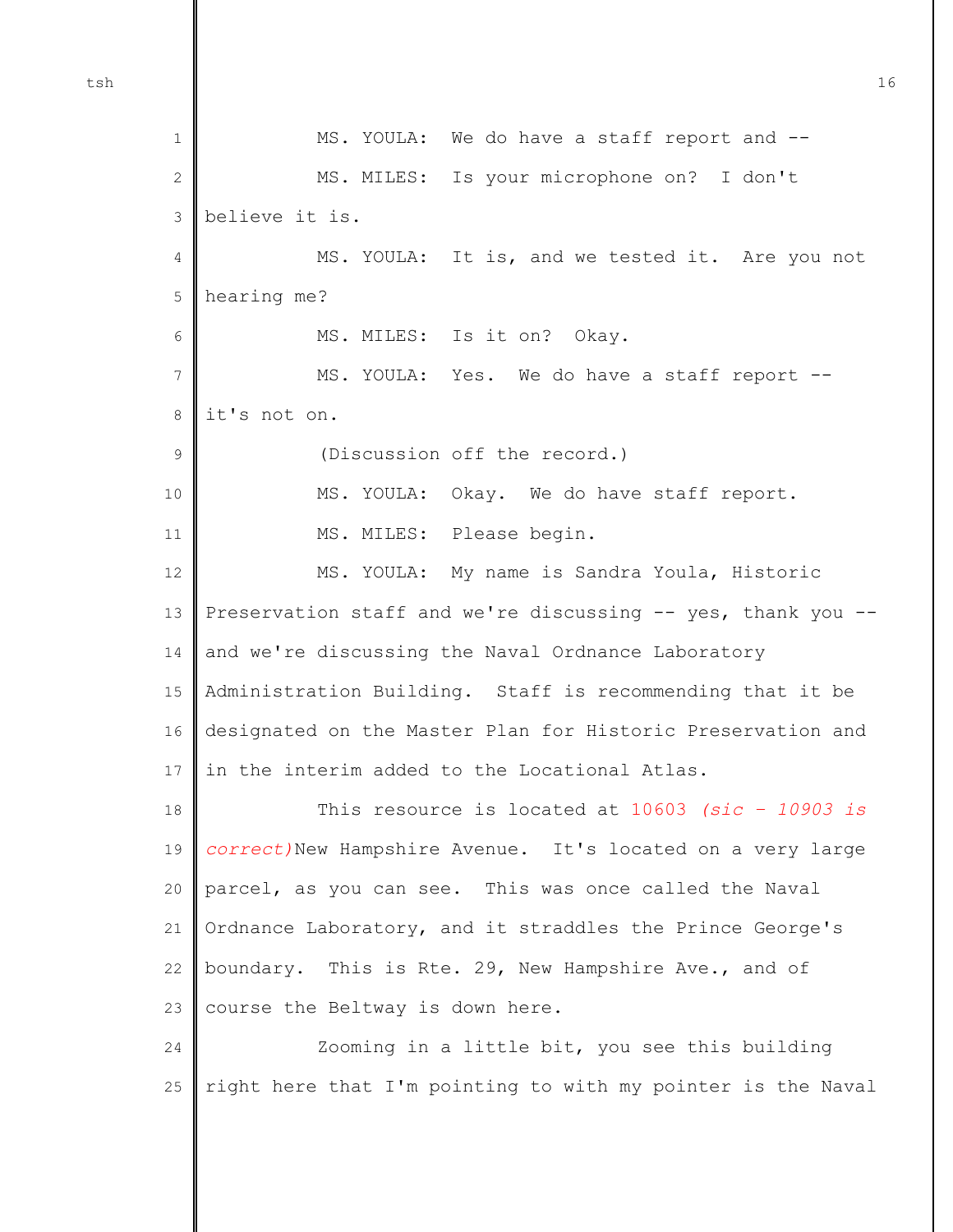1  $\mathfrak{D}$ 3 4 5 Ordnance Lab Administration Building, which is now known as Building 1 at the U.S. Food and Drug Administration Consolidated Headquarters. These other buildings are mainly new buildings that have been built recently for the new FDA headquarters.

6 7 8 9 10 You can see that we're still under construction over here, but the number of buildings have been built. And in the front you see a large open space, which was once a golf course, and I understand that's to be preserved as open space.

11 12 13 14 15 16 17 18 This building, the Naval Ordnance Laboratory Administration Building, which I'm pointing to here in the front, was at the front door of the Naval Ordnance Laboratory, and it was part of four interconnected buildings. The Administration Building was built in 1946, and most of the buildings on the whole campus, which was over 600 acres, maybe 800 acres when it was first developed, were built between 1945 and 1955.

19 20 21 22 So the buildings you see here are the prior campus buildings, and not the buildings that are there today, except for the Naval Ordnance Laboratory Administration Building.

 $23$ 24 25 This is the plan for the FDA campus, and as I said, it's being built out and one day it will look more or less completely like this. Here is a better site plan for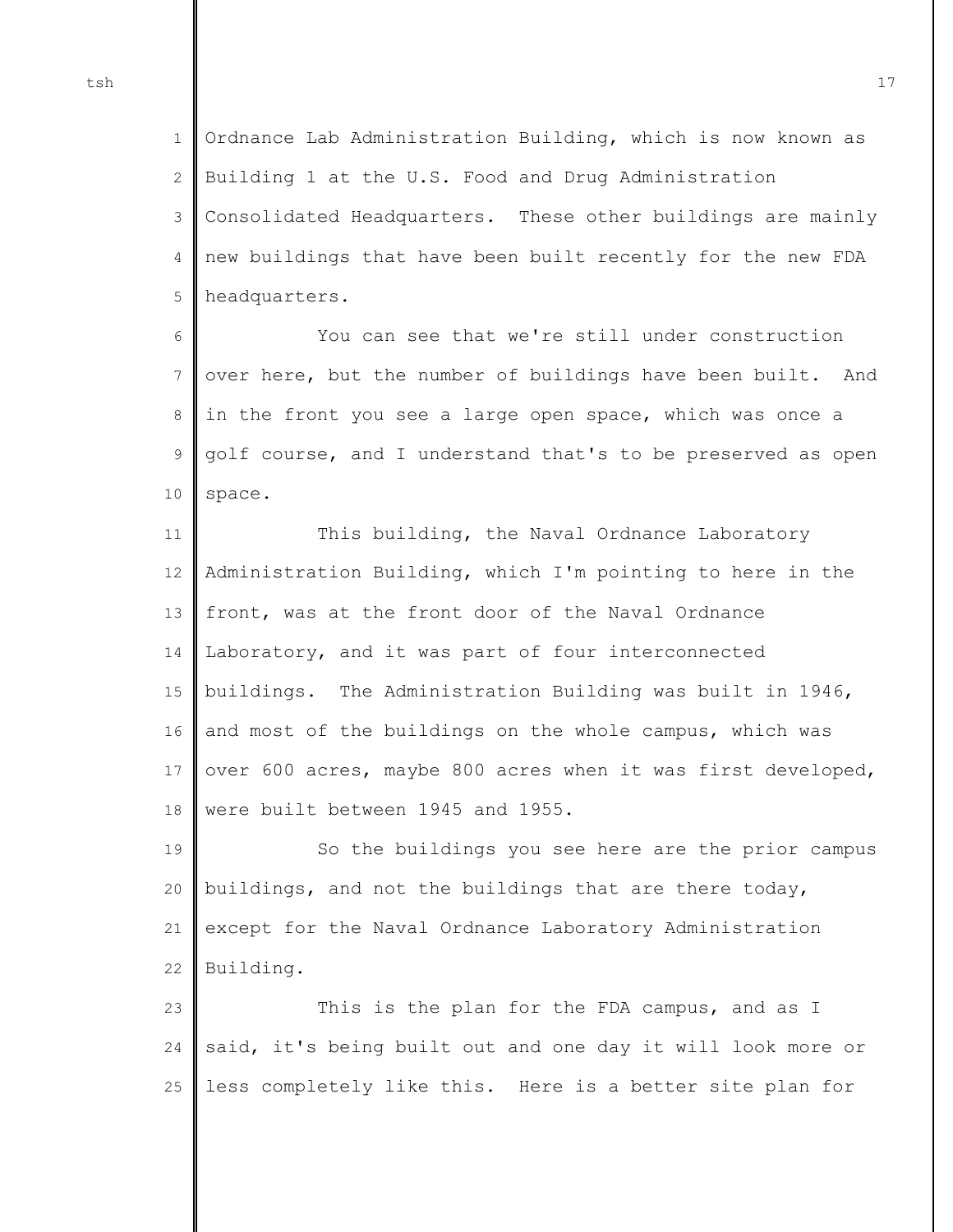1  $\mathcal{D}$ 3 4 you, and again, here is the Naval Ordnance Lab Administration Building. This is Building 31, which is built, and another building flanking it on the other side, which is also built.

5 6 7 8 9 Now, once the Food and Drug Administration building was, I'm sorry, the Food and Drug Administration Headquarters started construction, people naturally started questioning what was the future of the rest of the neighborhood.

10 11 12 13 14 So currently, our planners have started the White Oak Science Gateway Master Plan to look at this future, and that is why we are examining this resource. It's going to be designated or not designated by riding along on that Master Plan.

15 16 17 18 19 20 And backing up for a moment, just a few preliminary matters, too, I'd like to note that the associated inventory numbers with this resource would be MC:33-14, which is the White Oak Main Administration building, and also MC:33-25, which is the Naval Ordnance Lab Survey District.

21 22 23 24 25 Also, I gave out four handouts today, which were testimony of John Tino, who is here to testify tonight in support, email from the Silver Spring Historical Society enthusiastically supporting, and then two handouts that Mr. Tino brought regarding a dedication recently of a garden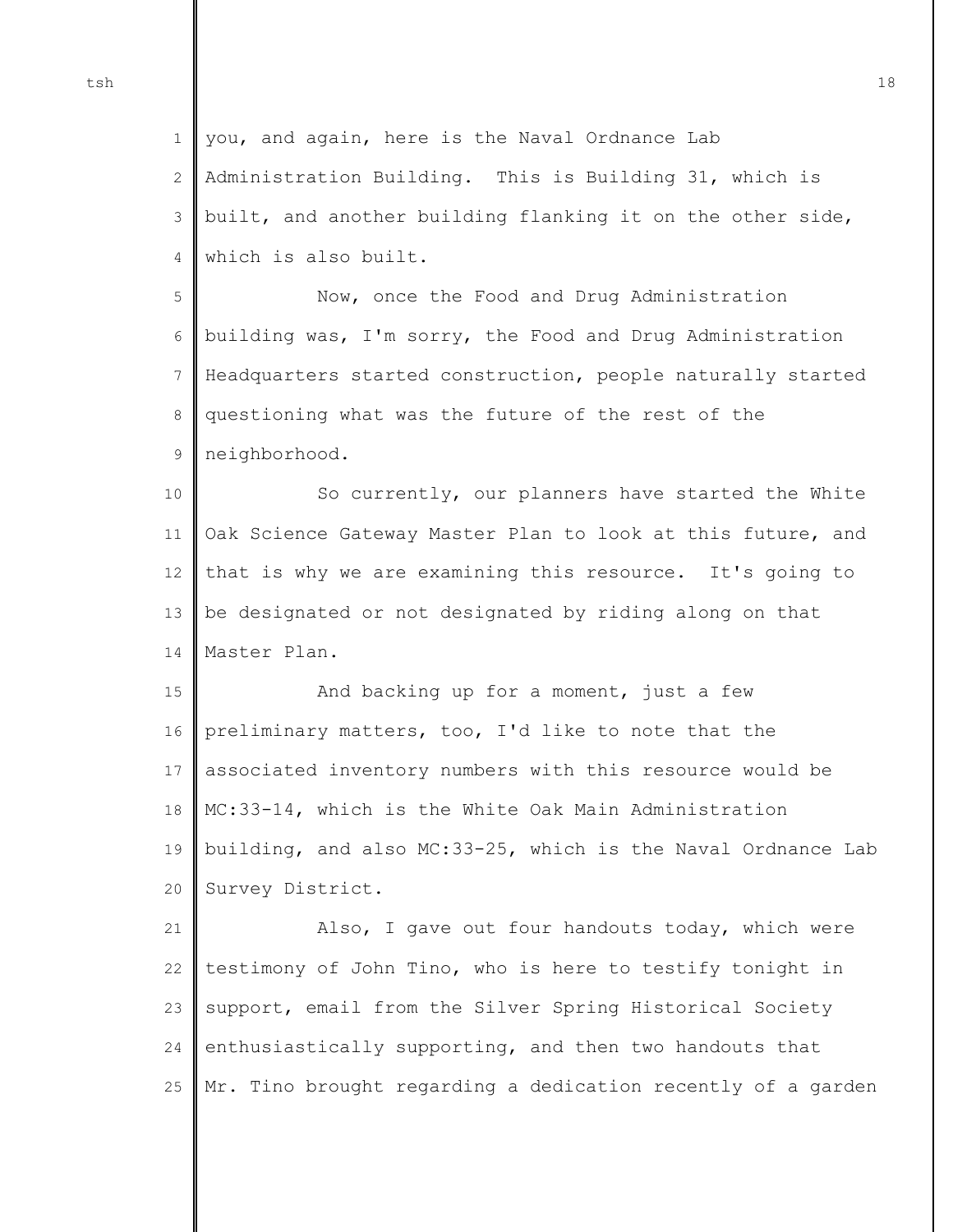1 and a newsletter.

2 3 4 5 6 7 8 9 10 Also, I'd like to point out a few errata in the staff report. So on pages three, nine and 10, we mistakenly say Federal Drug Administration, it should be Food and Drug Administration, and on pages four and 16 we refer to a flag pole which apparently was on the USS Maine, and I have since learned from Mr. Tino that this is, I suppose, a White Oak urban legend, and no, it's not from the USS Maine, but it is from the period of significance in the 1940's. Okay. So I wanted to make that correction.

11 12 13 14 15 16 Okay, so going back to my presentation here, so the history of this building. Briefly, the Naval Ordnance Lab started its life in 1919 in the Washington Navy Yard, and it was an operation called the Mine Building. By 1929 it was joined by the Experimental Ammunition Unit, and it became the Naval Ordnance Lab.

17 18 19 20 21 22 Given World War II demands, there was an increased demand for weapons research and testing, and the operation grew and grew. Here you see Ralph Bennett, who was the first civilian technical advisor in the forties, and here you see the original building, in 1948, the Navy Mine Building.

 $23$ 24 25 And his quote here is telling you just how every overcrowded they were. They had occupied 13 buildings. And the long and the short was, definitely around World War,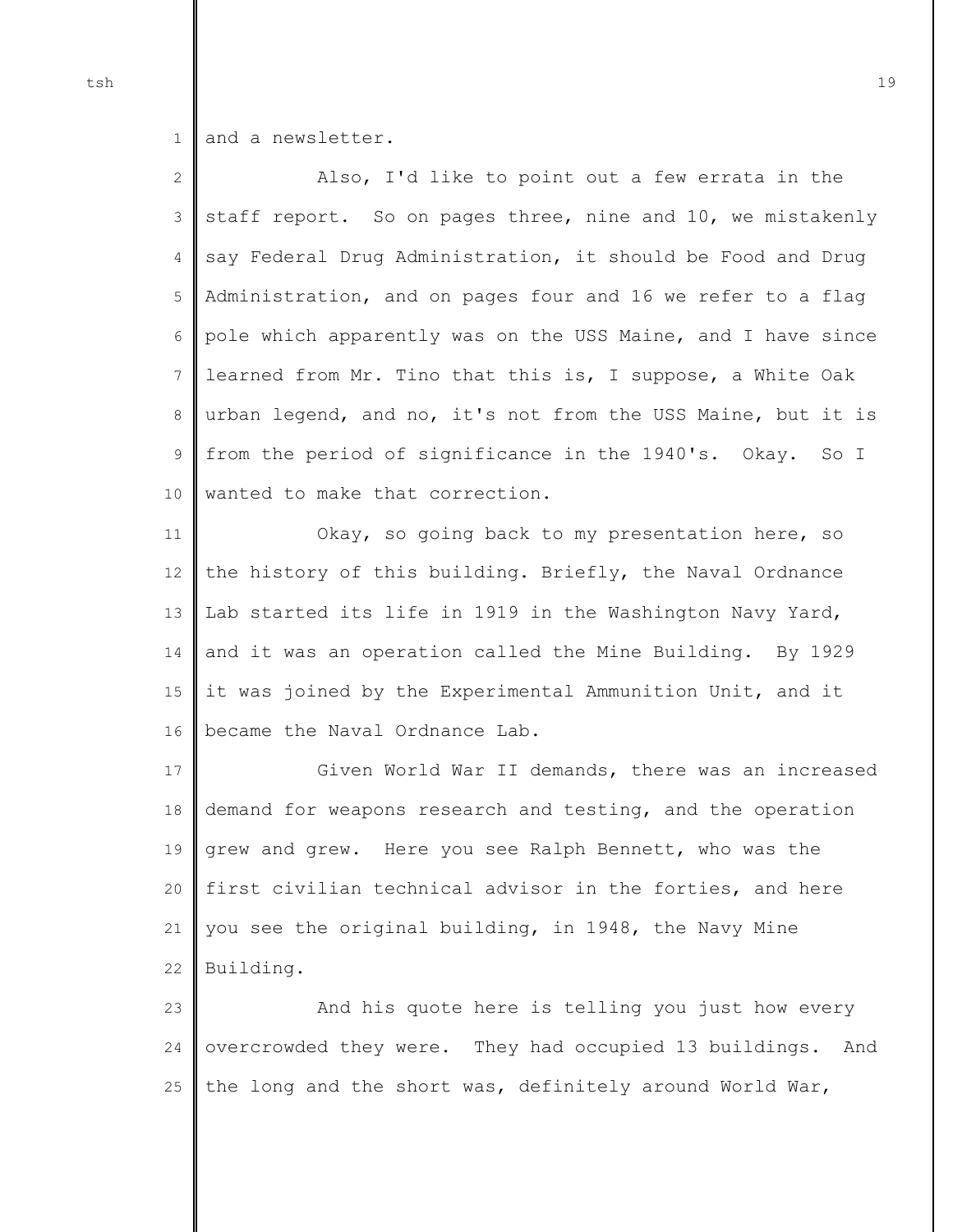1  $\mathcal{D}$ towards the close of World War II, they needed to find another site, a large site.

3 4 5 6 7 8 9 10 11 So they found White Oak for a number of reasons, and Mr. Tino will speak to the technical reasons why they moved there. But as you can see, it was a large open site. This is a 1944 picture of mainly farm land. By the time they developed the Naval Ordnance Lab Administration Building, you could look out its front door, and once again, you look at a barn across the street, which is what they needed [i.e. open space] when they were doing things like ammunition testing.

12 13 14 15 16 Eventually, they built out the front group of buildings on this large parcel to look like this. This is an undated photo, but I'm gesturing now to the Naval Ordnance Lab Building, again, sitting right at the front door and presenting its public face to the world.

17 18 19 20 21 22 All of the buildings -- the Naval Ordnance Lab moved there completely by 1948. Most of the buildings were built between '45 to '54. They were laid out in distinct groups to allow for various kinds of testing. And Mr. Tino will talk about it, but there was magnetics testing, explosive testing, et cetera.

 $23$ 24 25 By 1997, the Naval Ordnance Lab at White Oak was closed. However, research was done, and it was found by the Maryland Historic Trust to merit listing on the, to be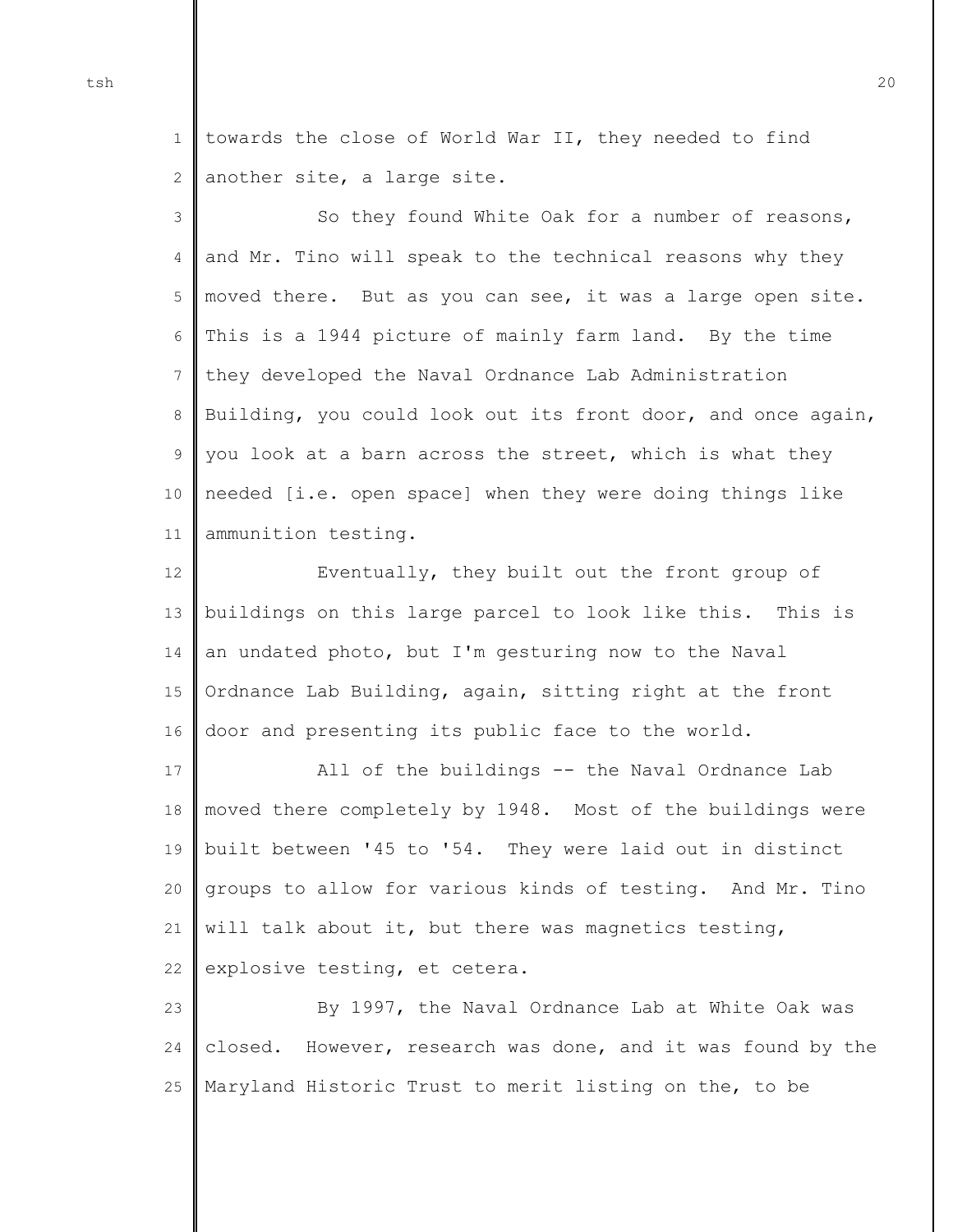25

1  $\mathfrak{D}$ 3 4 National Register eligible. It's not listed but it's National Register eligible. And this orange boundary is the boundary of the historic district. Our building is right up here.

5 6 7 8 9 10 11 12 13 So this is what the building looked like shortly before it started being renovated a few years ago. It had been vacated,and we have the architect here today. We have several people besides Mr. Tino to talk -- we also have Michael Stevenson, who was the project architect with Kling Stubbins, and we also have Brian Peper from the FDA, and they are here to talk to you if you would like to ask them. And Mr. Stevenson will make a brief PowerPoint presentation and tell us about how they renovated this building.

14 15 16 17 18 19 Again, here's what it was looking like. This is a side view, and after renovation it looked like this. This building is an example of what is called modern classicism, or stripped classicism. As you can see there, the materials are brick and limestone. There's a bilateral symmetry in the building.

20 21 22 23 24 The classical elements that you would normally see in classical buildings have been reduced and simplified to an extreme degree. So for example you see a portico that is suggested by this limestone projection, and you see columns suggested by this stacked fenestration.

This is typical of this type of style, which was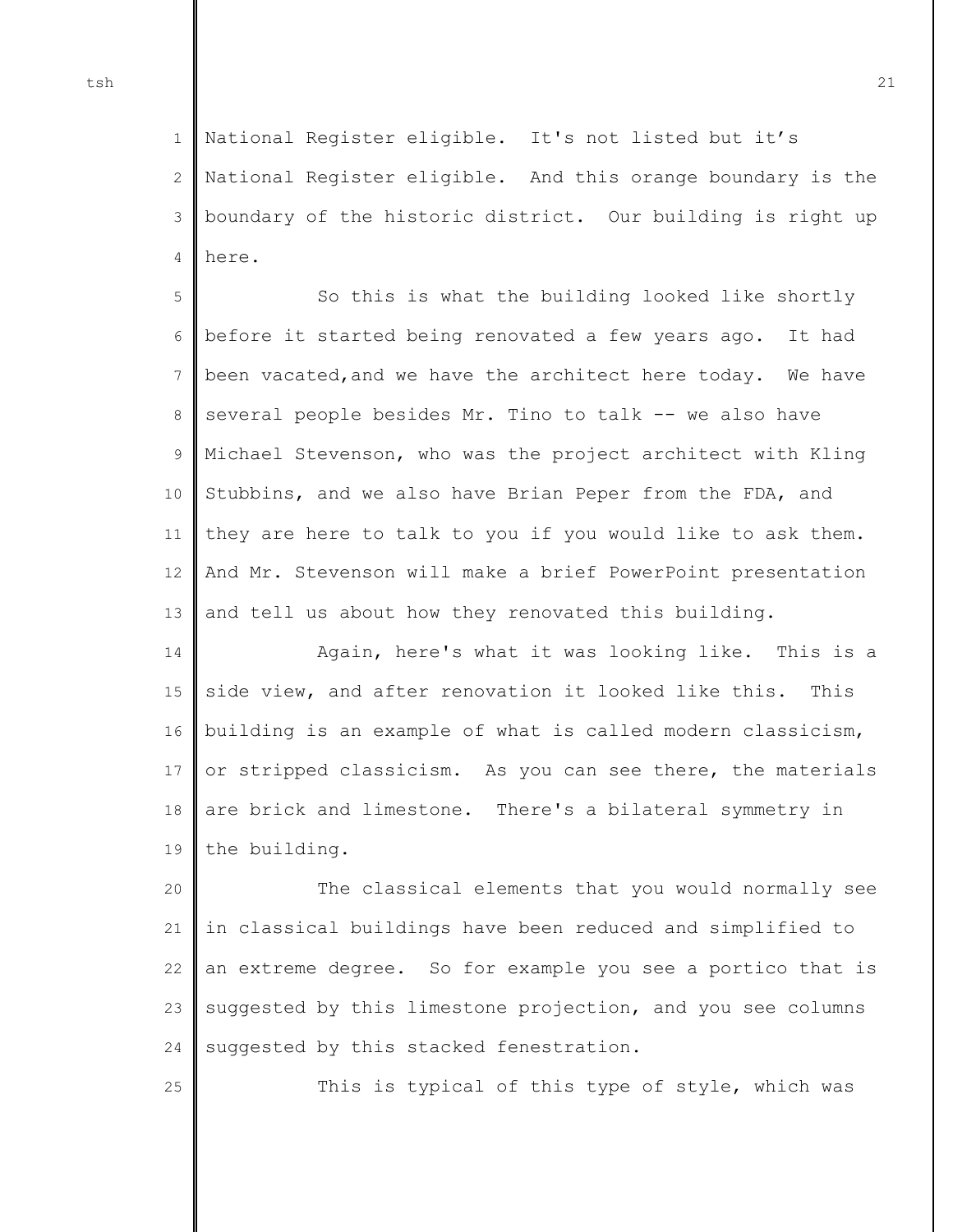1 2 3 4 very popular in this country in the thirties and forties, especially for government buildings. It was felt to be a very sober and economical type of building, and also quick to build during war time.

5 6 7 8 9 This is a building on the left. It's a new building that picks up the limestone and brick. Incidentally, it's the very same brick from the same brickyard. They found the same brickyard. This is a new building to the south, which is also up and running now.

10 11 12 13 14 15 What you see here are parts of limestone from probably the steps that were right in front of the building. I think they use limestone from other elements that were razed as well, but mainly the steps. And this is a Memory Garden that was recently dedicated so that the history of the Naval Ordnance Laboratory is not lost.

16 17 18 19 20 21 22 Again, another view of this Memory Garden, which was recently dedicated. This is a south view and you see this limestone cladding here. This was once a connector to one of the, to the other interconnected buildings, but that connector was removed. And obviously it's playing off the limestone that's already there. They kept the Naval Ordnance Laboratory in incised lettering.

23 24 25 Here you can see some of the details on the front of the building, the three sets of doors, and again, the stacked fenestration of the windows on the projecting front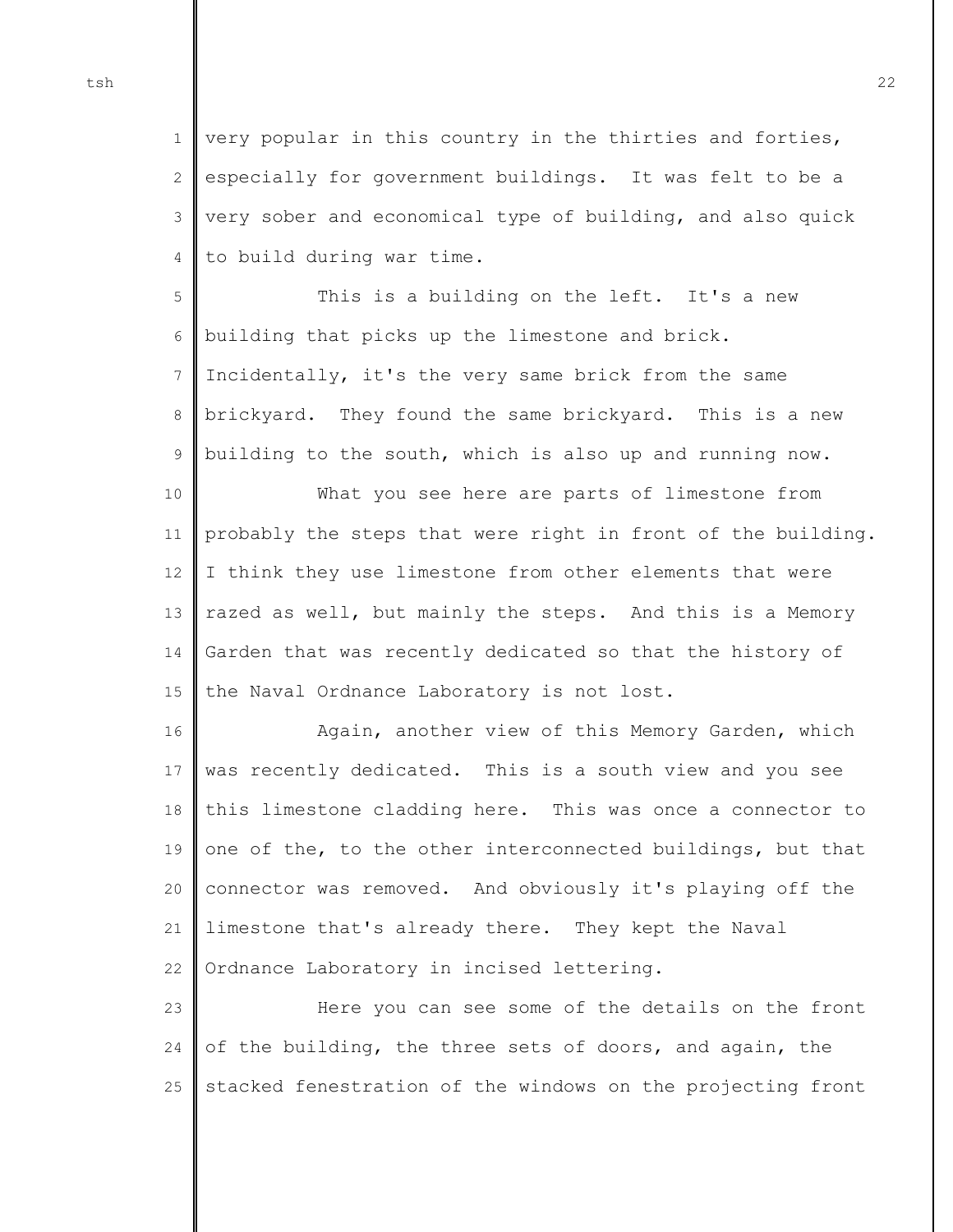1 ells.

2 3 4 5 6 7 And also notice here, this is glass in front that's replacing the steps. And that is a security pavilion that was put in so that you could enter into the lowest level of the building, and you wouldn't have to destroy the very beautiful lobby that we'll see picture of, with security concerns.

8 9 10 11 12 13 This is looking out the front, these days towards New Hampshire Avenue. Some of the details, there's the 1946 cornerstone. I'm going to ask the architect to talk about the new windows that they very sensitively replaced -- the old windows that were replaced sensitively with these new windows.

14 15 16 17 This is the really beautifully restored lobby inside with the rose colored and beige granite. You see a lot of art deco touches, particularly in the inside of this building. Here is another view of the lobby.

18 19 20 21 22 23 This is some of the beautiful fretwork that you see on the grates and in the railings. There's an open staircase that, of course, you wouldn't be able to build today because of code. They had to add this extra railing, but it was very successful, I think. This is what you see when you look up into the very elegant interior stairway.

24 25 Now, what we're looking at here, this is the rear of the Naval Ordnance Lab Administration Building, and we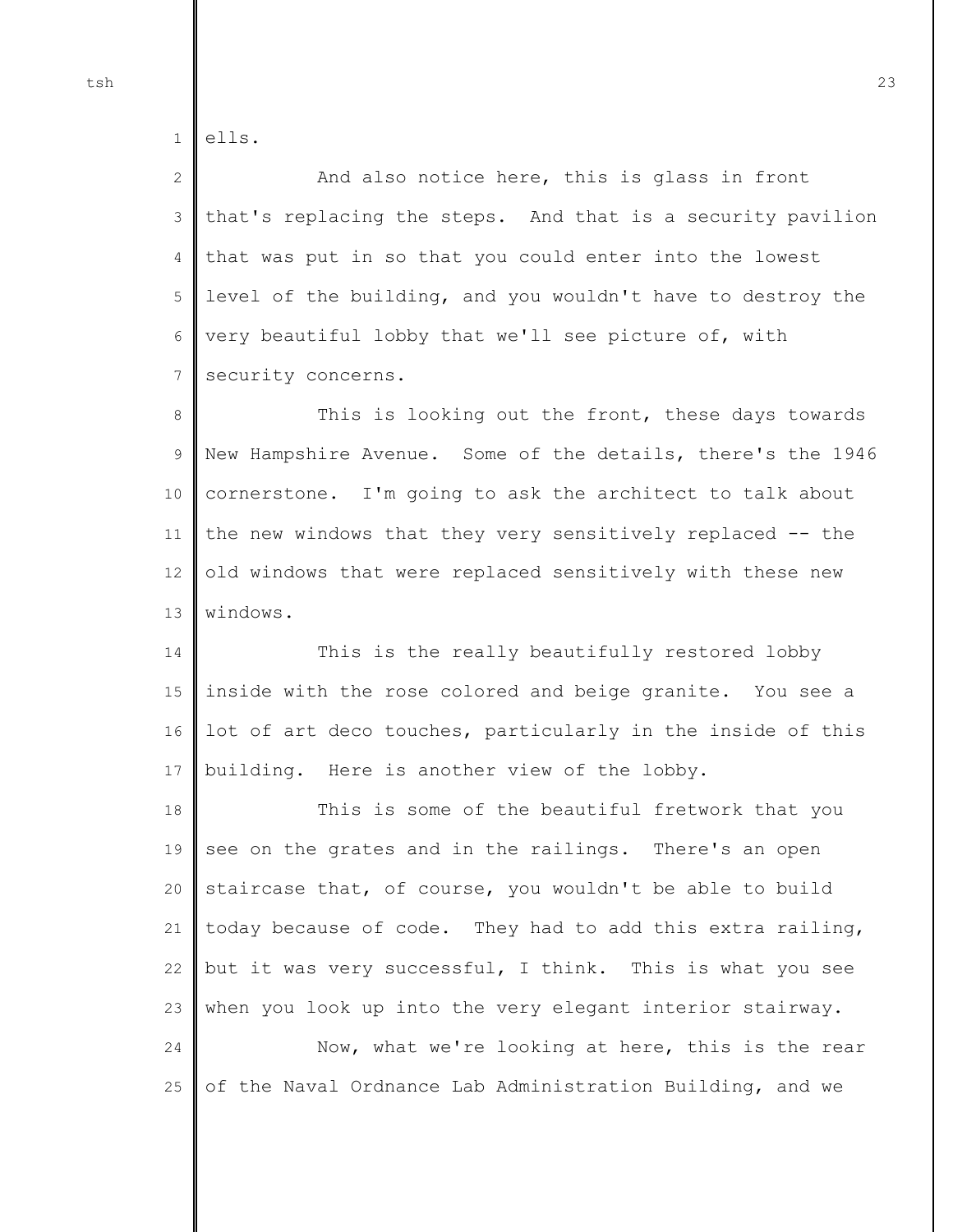1 2 3 are facing it and facing New Hampshire Avenue. And we are in an enclosed connector that leads to building two, which is a new building.

4 5 6 7 8 9 So if you look off to your left while standing there, you can see the brick. That's to the left. And if you look off to your right, you can see again the brick. But they've connected it with modern construction to Building 2, which is, if I turned around from where I was just standing, what I would see.

10 11 12 And again, here are some interior photos of the security lobby, and you can see why it was best to keep this on another level.

13 14 15 16 17 18 19 20 So, in summary, what we're recommending is that you add it to the Locational Atlas, and you designate it on the Master Plan for Historic Preservation. We feel that it has both high architectural value and significance, and historical significance. It meets criteria 1A, which is that it has character, interest and value, as part of the development, heritage or cultural characteristics of the County, State or nation.

21 22 23 24 25 And in this case, it's both the County and the nation because this had a national role in our cold war defense, and also, it promoted development of the County. 1C, it's identified with persons or a group of persons who influenced society. Many important scientists worked here,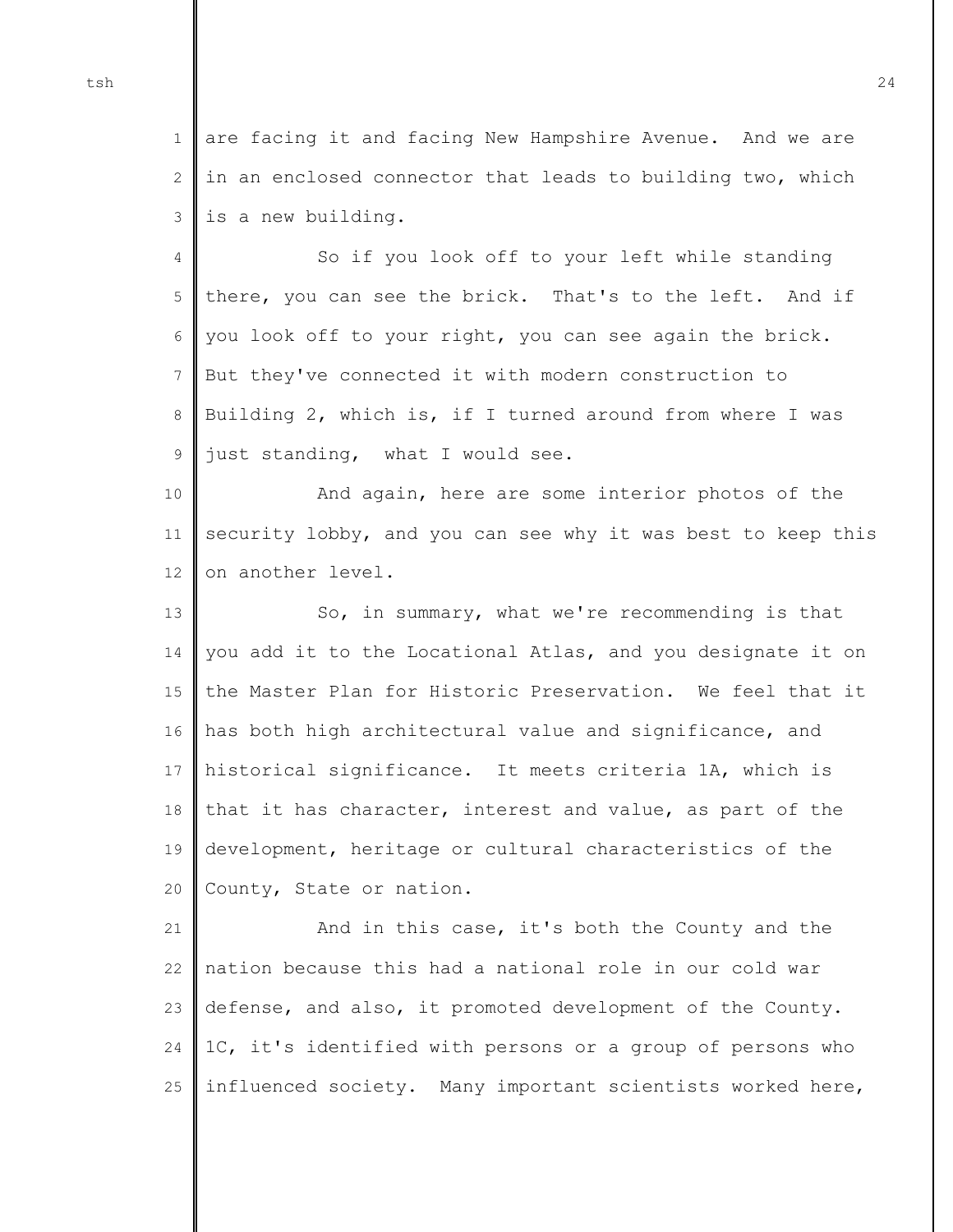1 2 including German scientists who came over after World War II.

3 4 5 6 7 It meets criteria 2A, embodies the distinctive characteristics of a type, namely it's an excellent and very representative example of this modern classicism. And 2E, it represents an established and familiar visual feature of the neighborhood community or County.

8 9 10 11 12 13 14 15 16 Indeed, the neighborhood grew around this new Naval Ordnance Laboratory. So it is really a focal point and still referred to today, and it's very prominent visually. The open space is to be maintained in the front. So, our recommended environmental setting is basically a rectangle, and it runs along the rear of the building excluding the connector and Building 2, and it runs to the parcel line here. If there is any right-of-way that is within the parcel, we'll exclude the right-of-way.

17 18 19 It includes the driveway. It includes the flag pole, which as I noted, I've learned, dates from the 1940's. So it is part of the original construction here.

20 21 22  $23$ 24 25 And here is the text that we are recommending [points to text on slide]for the environmental setting: *Approximately 10.5 acres, as depicted on the map. The setting is roughly rectangular, and runs along the parcel boundary at New Hampshire Avenue (unless the Master Plan right-of-way extends into the parcel, in*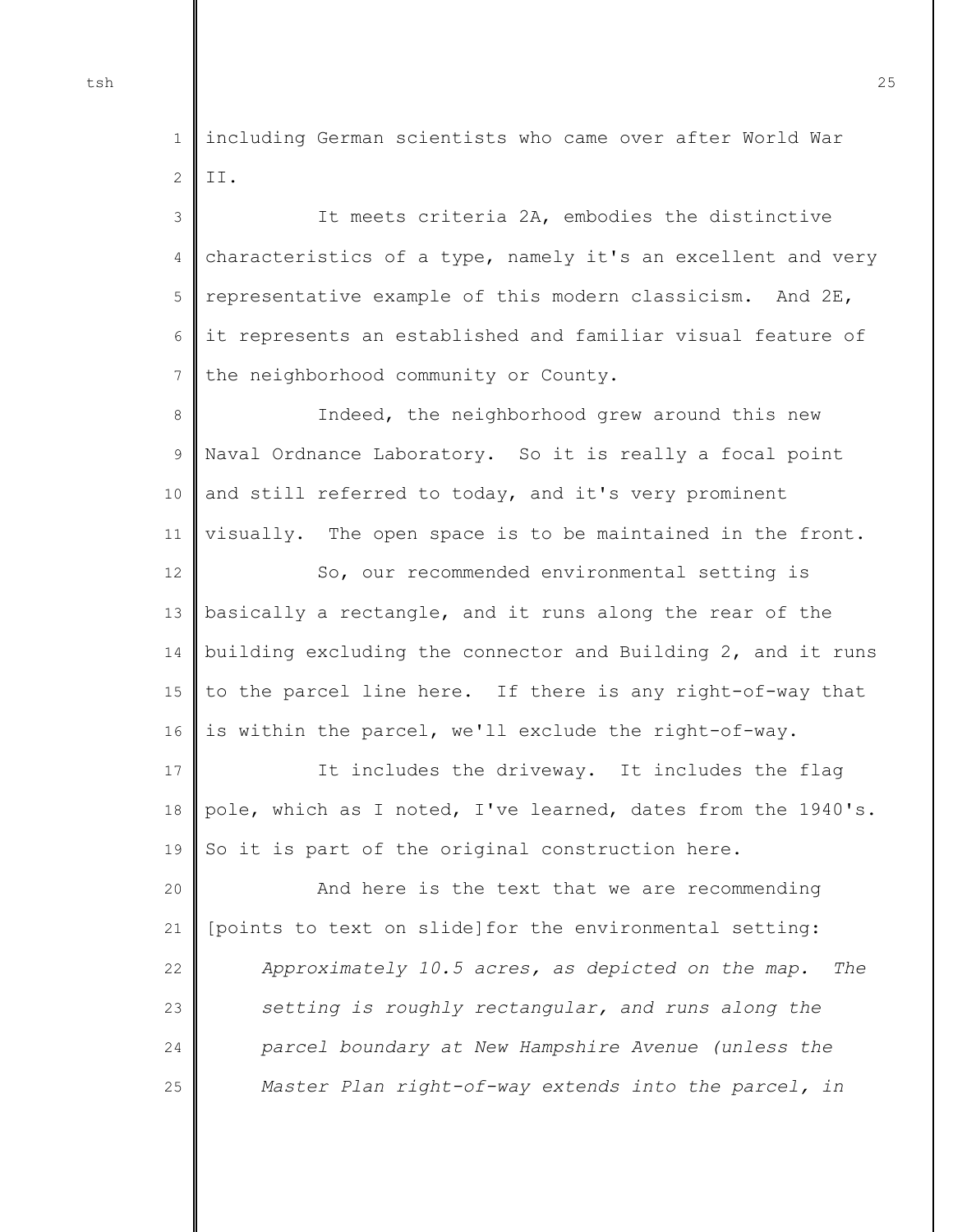1 2 3 4 5 6 7 8 9 10 11 12 13 14 15 16 17 18 *which case along the Master Plan right-of-way);along the rear wall of the Administration Building, extending in a straight line to the northwest and southeast; along the southeastern-most wall plane of Building 21, connecting to New Hampshire Avenue and rear environmental setting boundaries in a straight line; and along the northwestern-most wall plane of Building 31, connecting the New Hampshire Avenue and rear environmental setting boundaries in a straight line. The setting includes the Administration Building {contributing}, the flag pole,* [and here I'm modifying the staff report to just simply say flag pole]*; the traffic circle, and axial entrance drive; open space to either side of the drive, and a commemorative installation along the southeast facade featuring former entry steps to the building. Preserving the vista from the street, open aspect, flag pole and front facades are the most important for this resource.* 

19 20 21 22 23 24 25 And I did want to tell you a little bit about the architects as well. Let's go down a little bit. The architects are a nationally prominent firm called Eggers and Higgins. They were the successor firm to John Russell Pope. Here you see Daniel Paul Higgins and Otto Reinhold Eggers sitting in their office on 5th Avenue [in New York]. They were one of the largest firms in the country. This is their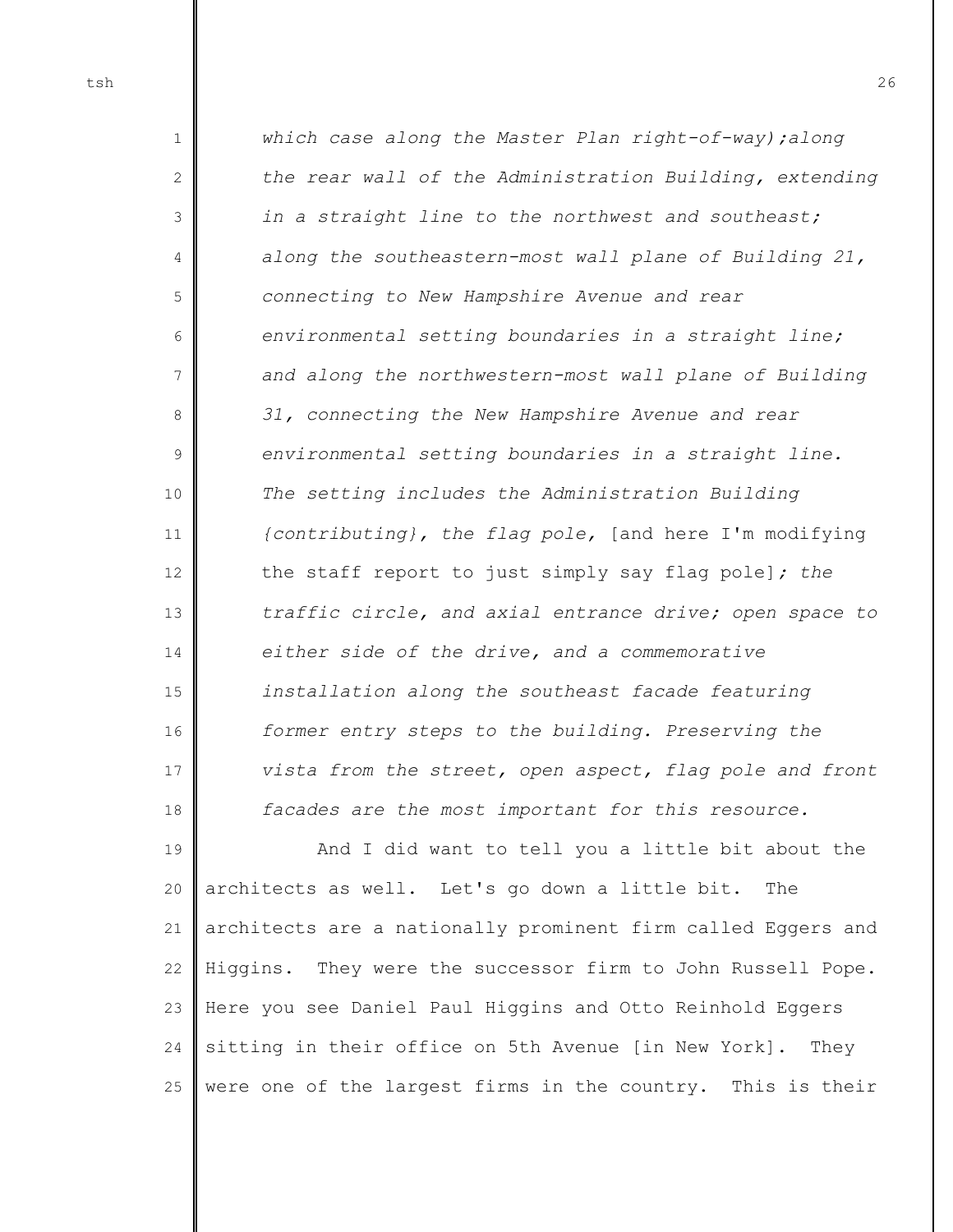1  $\mathcal{D}$ drafting room. Here are all their marble samples. They did numerous commissions.

3 4 5 6 7 Now, when they worked for Mr. Pope, they first worked with him and then they became partners with him, and he was a very well known, as you know, Beaux Arts Classicism proponent. So you'll see their earlier works look more classical.

8 9 10 11 12 Here is the Jefferson Memorial. Here is the American Institute of Pharmacy in Washington, D.C., Constitution Hall, which they finished for John Russell Pope, National Gallery of Art, which again they finished for John Russell Pope, who died in the 1930's.

13 14 15 16 They also did a lot of military installations. This is in Maryland, the Bainbridge Naval Training Station. And you can see some of these, some of this military architecture is very utilitarian and plain.

17 18 19 20 21 They became, they did many, many campuses and they became, for over 30 years, the campus architects for Indiana University. And you can see this building, which is the auditorium, is in their style that they became well known for, which is this modern classicism.

22 23 24 25 Here is the Dirksen Senate office building, which they designed and got approved in 1949, and it got built out from '54 to '58, with a later interior section in '82. And again, it's in this stripped classicism, but with a little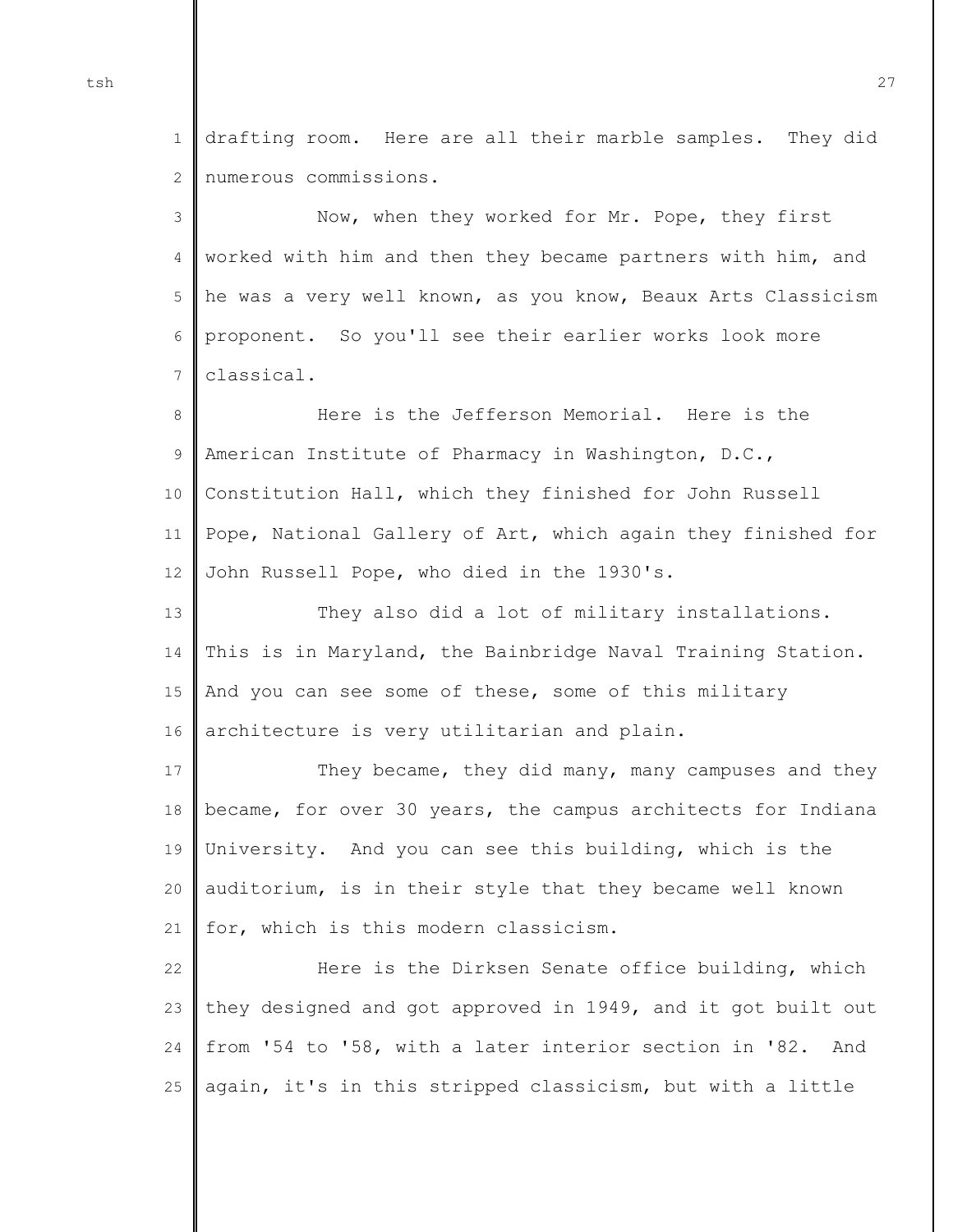1 2 bit more of the classicism that you would see in their earlier buildings.

3 4 5 6 7 8 9 10 11 12 13 14 15 16 17 18 19 20 21 22 23 24 25 This is Mr. Eggers, and I wanted to say that Mr. Eggers was a renderer of some great, great skill, and he was Mr. Pope's right hand man from the very beginning in the early 1900's. And here is Mr. Pope. Here are some of Mr. Higgins' renderings. I'm sorry, Mr. Eggers' renderings. This is from Yale University. This is a proposed mausoleum. Here he has done a water color -- MS. MILES: You're no longer audible. MS. YOULA: Okay. So I'll finish my presentation, but he was a very skilled renderer, and his renderings were an integral part, I have read, of the design process. So in any event, we recommend that this resource be approved with the environmental setting as discussed today. And we have speakers as well. Thank you. MS. MILES: Thank you. Does anyone have any questions for staff? Okay. Mr. Tino, Mr. Stevenson, and Mr. Peper, if you'd like to come forward and have a seat. You'll each of five minutes to speak. If one of you doesn't care to, you can allocate your time to another. (Discussion off the record.) MS. YOULA: Mr. Tino, do you want to start, maybe, while we're getting this set up?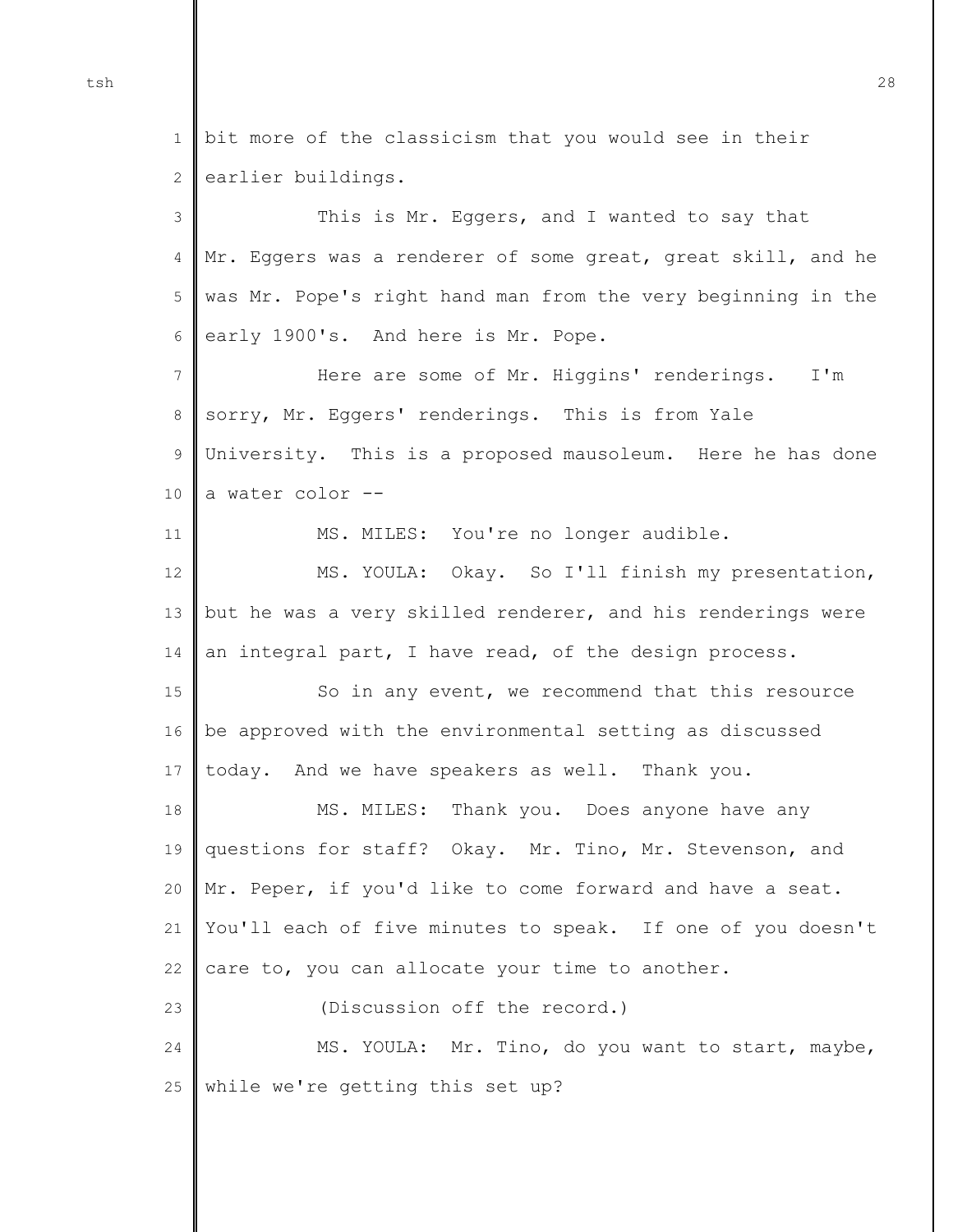1 2 MR. TINO: I thought maybe the architect might do better.

MS. YOULA: Okay.

4 5 MS. MILES: Mr. Stevenson, please state your name, for the record, before you begin?

6 7 8 9 10 11 12 MR. STEVENSON: I'm Michael Stevenson. I'm the design principal of Kling Stubbins. We're an architecture and engineering firm in downtown Washington. I will try not to be redundant. The previous presentation was very comprehensive. I'll just try to fill in the blanks, maybe give a bit of the design rationale and how we approach the new campus and the restoration of building one.

13 14 15 16 17 18 19 You know the history of the Naval Ordnance Lab. This is an aerial before the FDA work began. And then this is the current master plan. I will just point out that under the current plan there will be nearly 9,000 FDA employees on the site, which is a consolidation of four of the five FDA centers. The significance for them is that they were consolidating from 46 locations onto one location.

20 21 22 23 24 25 This is the rendering, maybe from Mr. Eggers himself. I don't know. But Building 1, actually was the designation under the Naval Ordnance Lab building numbering system, so we kept that. And there was a second building which was kept, which is on the top of the screen, which was the old firehouse. We restored that, became the central

tsh 29

3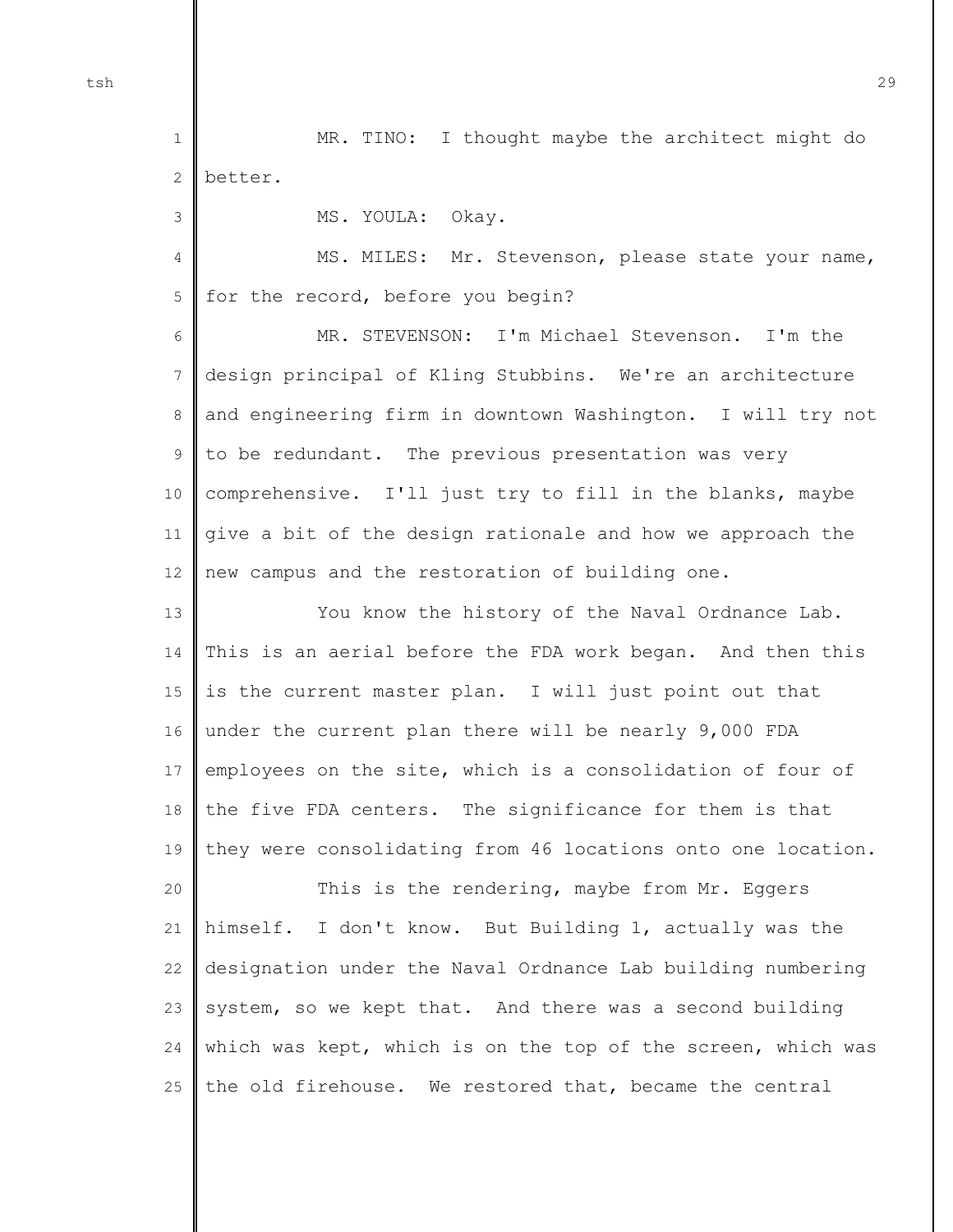1 2 energy plant for the campus. And then that is obviously Building 1.

3 4 5 6 7 8 9 I wanted to point out in terms of the new campus design, we were not able to keep most of the buildings, the floor plates, the floor to floor heights. Presence of asbestos and numerous other factors prevents those from being converted into modern laboratory and office buildings, but we saw that the overall campus design had an underlying logic and character that we should preserve.

10 11 12 13 14 It has been pointed out, the axial symmetry, the circular forecourt, and equally significant, the openness and views to nature beyond on the courtyard on the opposite side. So those fundamental principles we really wanted to keep in the design of the new campus.

15 16 17 18 So here is the aerial view rendering of the new campus, and as was mentioned, it's nearly built out. The southeast quad on the right hand side is about halfway done with construction.

19 20 21 22 23 24 25 You can see how we did keep the circular forecourt, although somewhat reconfigured. I want to point out that during the early stages of construction, the events of 911 occurred, and after that we had to meet significantly higher standard for perimeter security and building security. And that all had to be incorporated into the site and building design as well. And there is Building 1 which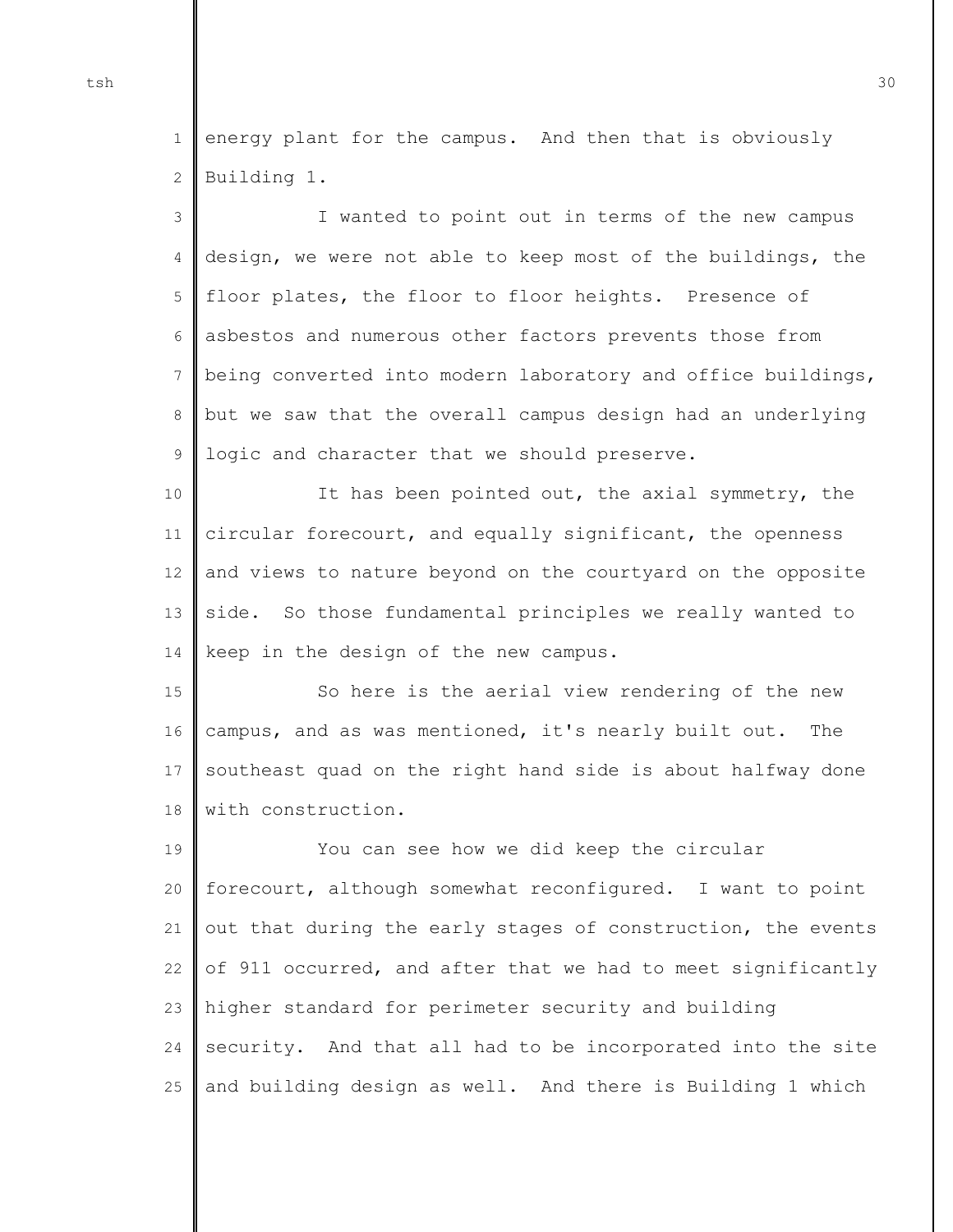1 2 3 4 5 6 7 8 is, was and is still the main front door to the campus. This is a very early rendering, but our idea was that Building 1 had to retain its visual prominence, its centrality in the campus, as well as its functional purpose as the headquarters building and as the main entrance to the campus. And everything around the design for that building and the buildings around it were done to reinforce that idea.

9 10 11 12 13 14 And this is the finished building, as it's been restored and renovated and with the alterations which have been mentioned. This was an early rendering view of that. It gives you, shows you in perspective Building 1 with the two flanking office buildings and the amenities building that connects to the back with the planted roof.

15 16 17 18 19 20 21 Here it is finished. You can see, for example, how we tried to integrate the security, perimeter security, vehicular barriers into the landscape concept, so that it will be unobtrusive. And then you can also see at the entrance to Building 1 itself, we had to reconfigure what were front facing steps, make them side, go into the sides, and in place of the steps, place in a security pavilion.

22 23 24 25 That was done because, as was mentioned, the historic lobby, had we tried to make that the functional entrance, it would have been effectively, aesthetically compromised with all the security equipment it would have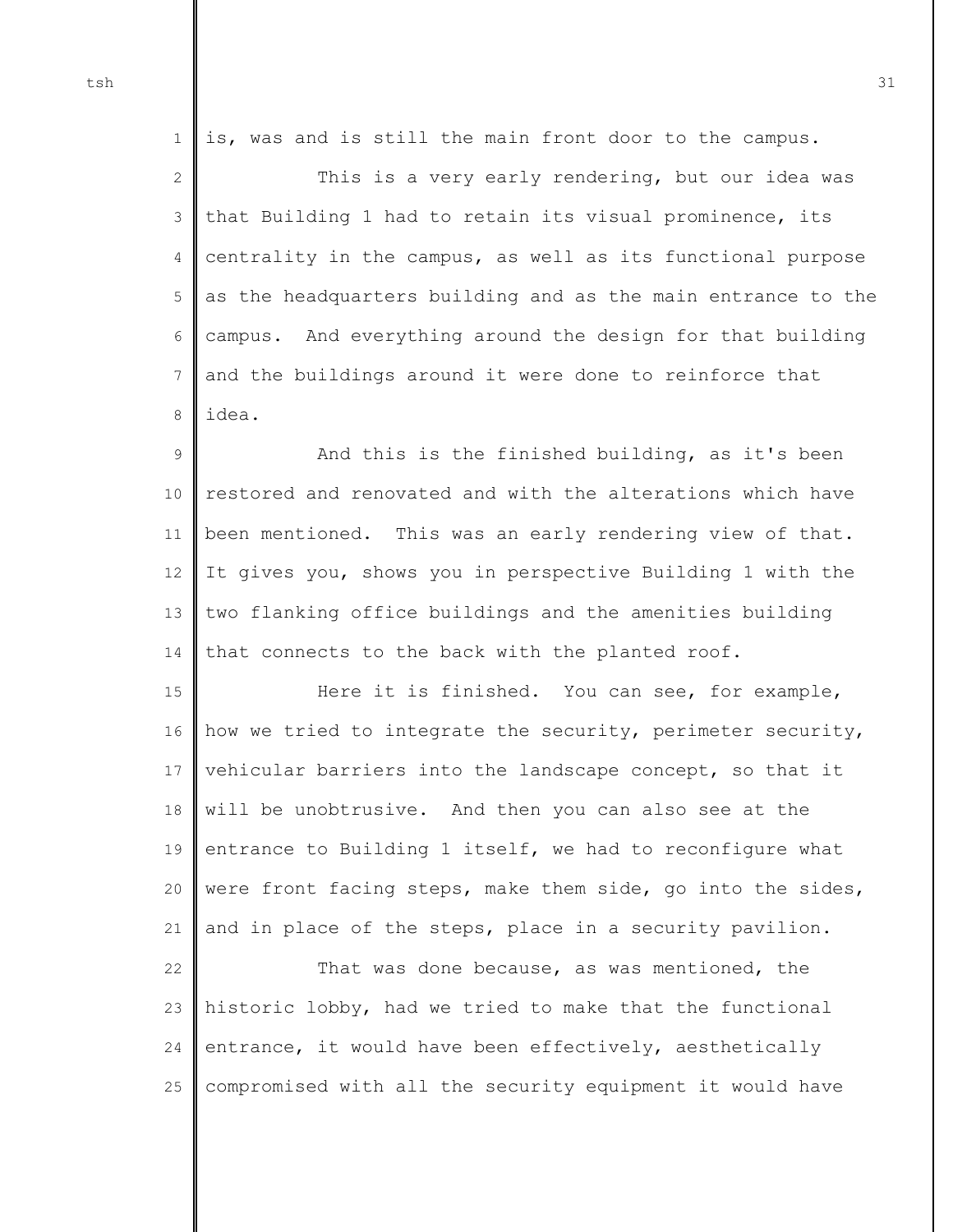1 had in place there.

| $\mathbf{2}$ | This shows how that was resolved in sections.<br>We         |
|--------------|-------------------------------------------------------------|
| 3            | basically re-graded the front circle area so that one would |
| 4            | enter into the former basement level, which is now actually |
| 5            | an office level, and then that allowed the lobby just above |
| 6            | to be kept in its, and restored back to its original state. |
| 7            | So you enter now through this pavilion, and then            |
| 8            | you enter into where the functional security screening      |
| 9            | happens. And we were very conscious about, we wanted people |
| 10           | to be aware of, when they arrived, the connection to        |
| 11           | building one. So the skylights were very purposefully       |
| 12           | placed so that as you entered and you look up, you see      |
| 13           | the $--$ I'm sorry.                                         |
| 14           | MS. MILES: If you could just wrap up your                   |
| 15           | remarks. You did nothing wrong, don't worry. If you could   |
| 16           | just wrap up your remarks.                                  |
| 17           | MR. STEVENSON: Okay. I can stop.                            |
| 18           | MR. PEPPER: I would gladly give my time to                  |
| 19           | Michael.                                                    |
| 20           | MS. MILES: All right. Go ahead then.                        |
| 21           | MR. STEVENSON: I'll try to just pick up the pace.           |
| 22           | So lobby before. Lobby after. You saw this picture of the   |
| 23           | building before, building after renovation.                 |
| 24           | The scar on the back of the building where                  |
| 25           | building five connected, and then how we repaired that and  |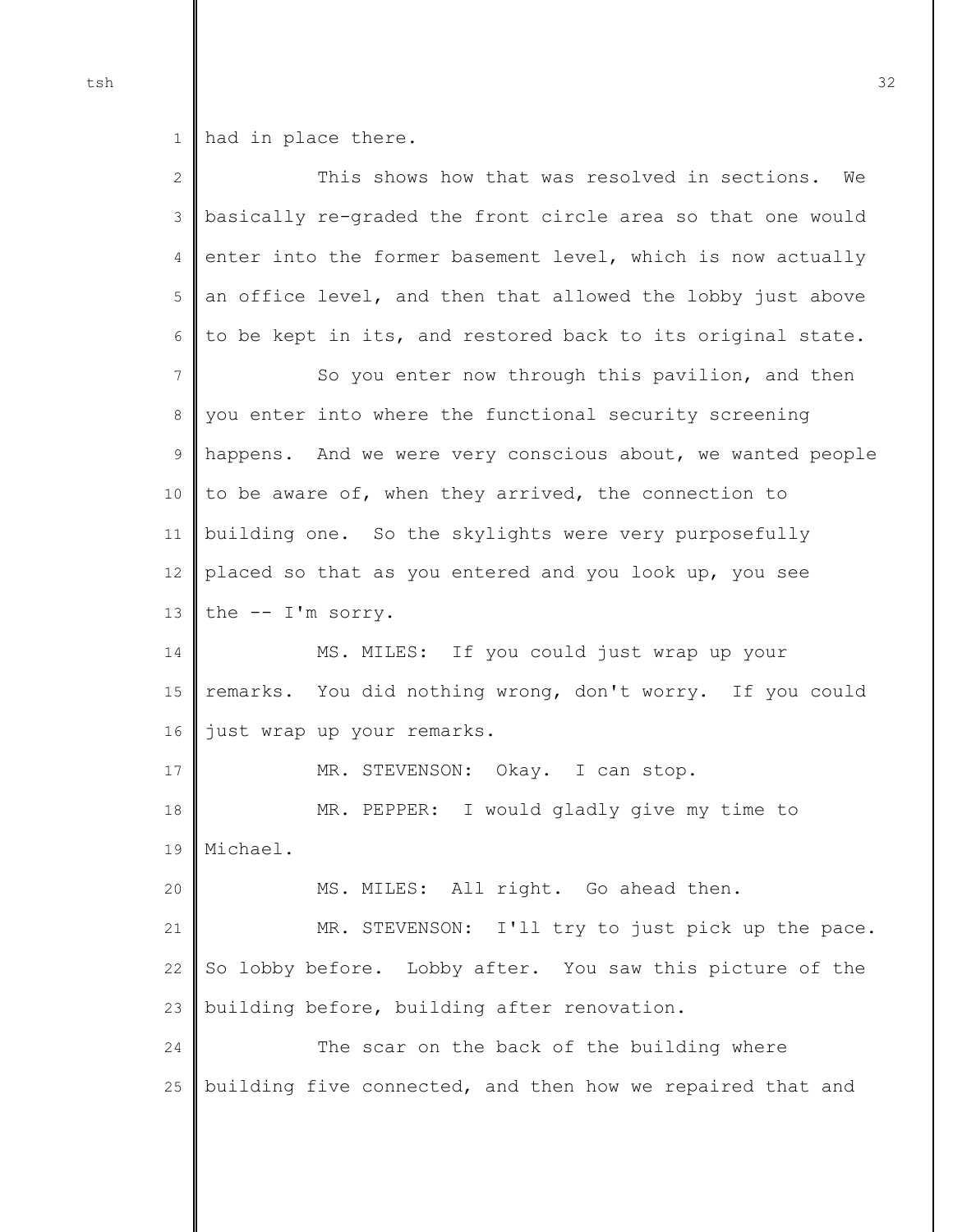1  $\mathcal{D}$ 3 replaced it with a new connector, similar to the scar on the south side. And then how we dealt with that, with the limestone fascia piece.

4 5 6 7 8 9 10 We went to quite a bit of trouble, first to try to reuse the existing steel casement windows. Upon investigation, they were deteriorated to quite a severe degree, and it was determined that to try to remove them to restore them probably would have functionally destroyed them. So we actually went and found a product that was almost an exact match to the original.

11 12 13 14 They are steel casements. And we did paint analysis to find the original color, which we matched. There is a sample. And we were able to do that and actually do insulated glass, so it's more energy efficient.

15 16 17 18 And so here is the finished building with the forecourt. And our intent was to have it retain its character and prominence. and I hopefully think, most people agree that that was done. Thank you.

19 20 21 MS. MILES: Before we go onto the next witness, I just have to say, I think that's an amazing reuse of that building, and I think it's marvelous.

22 23 24 25 MR. STEVENSON: Thank you very much. MS. MILES: Okay. Who else is going to speak? MR. TINO: John Tino. Do I press the button? MS. MILES: Yes, and when you let your finger off,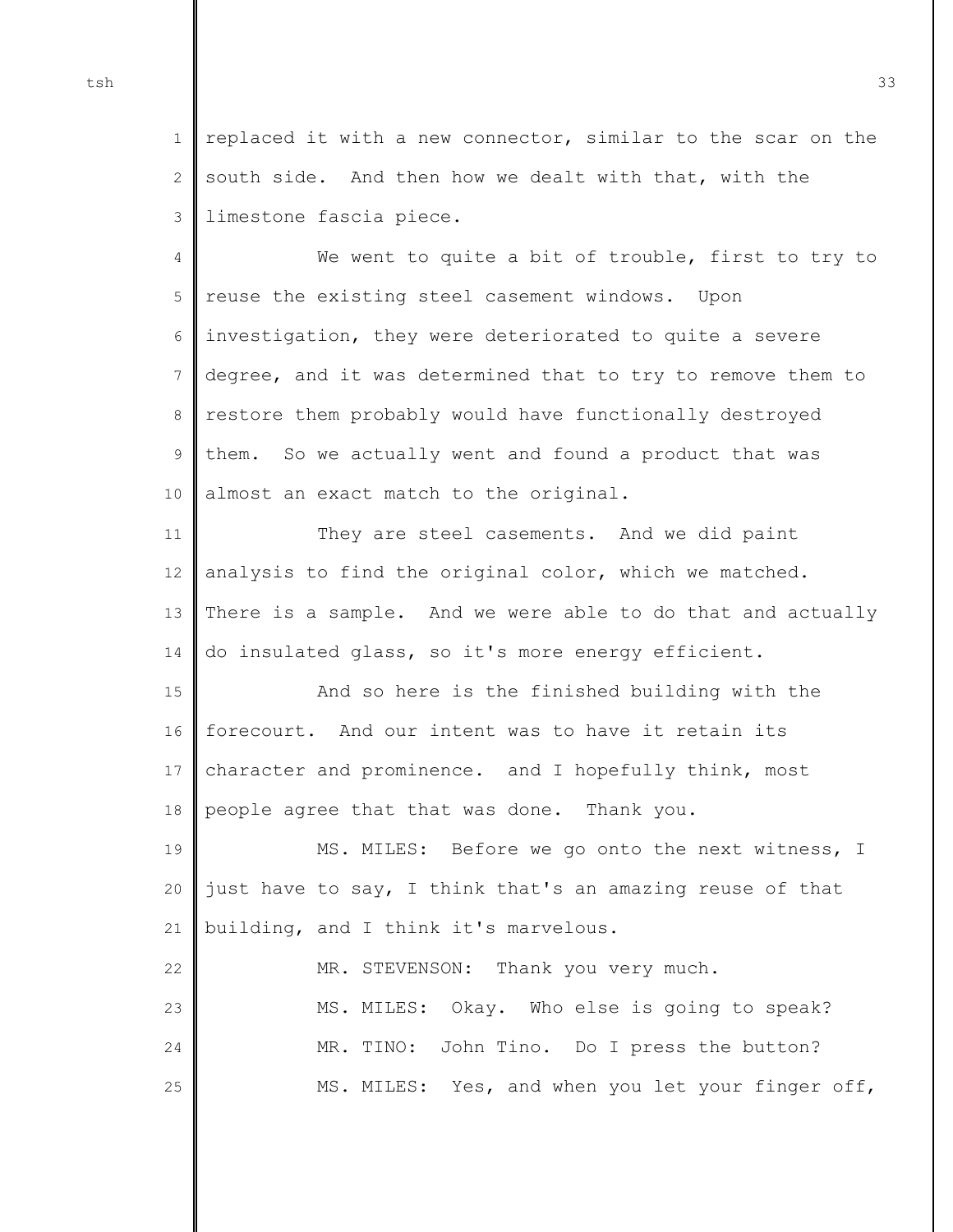1 2 the light will come on, and please identify yourself, for the record.

3 4 5 6 7 MR. TINO: My name is John Tino. I'm president of the White Oak Laboratory Alumni Association. The time line for the laboratory, as you heard, began in 1919. We served our country for 50 years, from 1946 to 1997, during the Cold War.

8 9 10 11 12 13 When it closed, we formed the White Oak Laboratory Alumni Association, and immediately began working on historic preservation. Our purpose was to preserve the history of the lab and to continue the fellowship in the community that the employees all felt working there for so many years.

14 15 16 17 We signed an MOA with all the parties in 2002. A Mr. Bush signed for Park and Planning. I don't know if he's still with Park and Planning or not. We are very pleased with what has happened.

18 19 20 21 22  $23$ 24 25 On September 30th we had the dedication of the Proud Memory Garden in the Legacy Wall which includes a kiosk which has the legacy of the laboratory. Five employees got together, took four years of their lives, to publish the book, *Legacy of the White Oak Laboratory*. We're very proud of this. I gave a copy to Sandra, who by the way, I thank very much for allowing me to testify, and helping me testify, and the excellent staff report she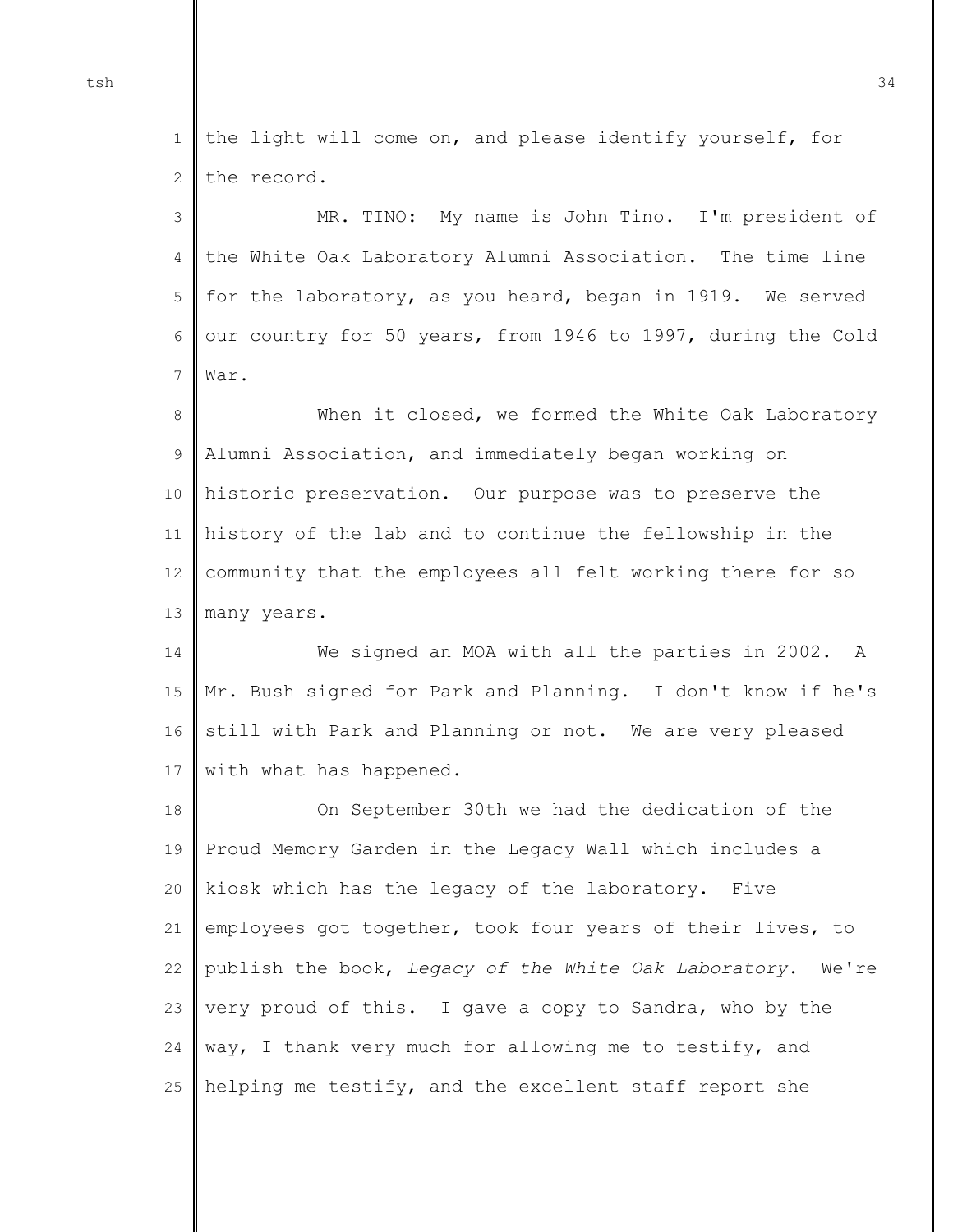1 provided you.

| $\overline{2}$ | We also have the oral history of the wind tunnels.          |
|----------------|-------------------------------------------------------------|
| $\mathfrak{Z}$ | They date back to Germany. The German scientists came east  |
| $\overline{4}$ | to surrender to the allies. The scientists and the          |
| 5              | equipment and the documentation all came to the laboratory. |
| 6              | My first supervisor was a German female scientist.          |
| $\overline{7}$ | Our dedication, we had 375 alumni and quests                |
| $\,8\,$        | attend it. I gave you the program not to show you the       |
| $\mathsf 9$    | dedication so much, but there is some extra history in the  |
| 10             | program. And we also publish a newsletter quarterly. I      |
| 11             | gave you the newsletter that came after the dedication.     |
| 12             | I'm not going to speak about the architecture, but          |
| 13             | I did want to say one thing. This is the rendering which -- |
| 14             | MS. MILES: Please speak into the microphone. You            |
| 15             | won't be on the record. Thank you.                          |
| 16             | MR. TINO: This is the rendering which Sandra had            |
| 17             | just talked about. In 1957 I was hired for the summer to    |
| $18\,$         | come to the laboratory to work. I was from Western          |
| 19             | Pennsylvania. I'd never been out of Pennsylvania. Somehow   |
| 20             | I found Maryland, somehow I found Silver Spring, which was  |
| 21             | much different in those days.                               |
| 22             | I finally found the laboratory, got out of my car           |
| 23             | and was overwhelmed by that building. It just grabbed me    |
|                |                                                             |
| 24             | for my whole career. I worked there from 1957 until I       |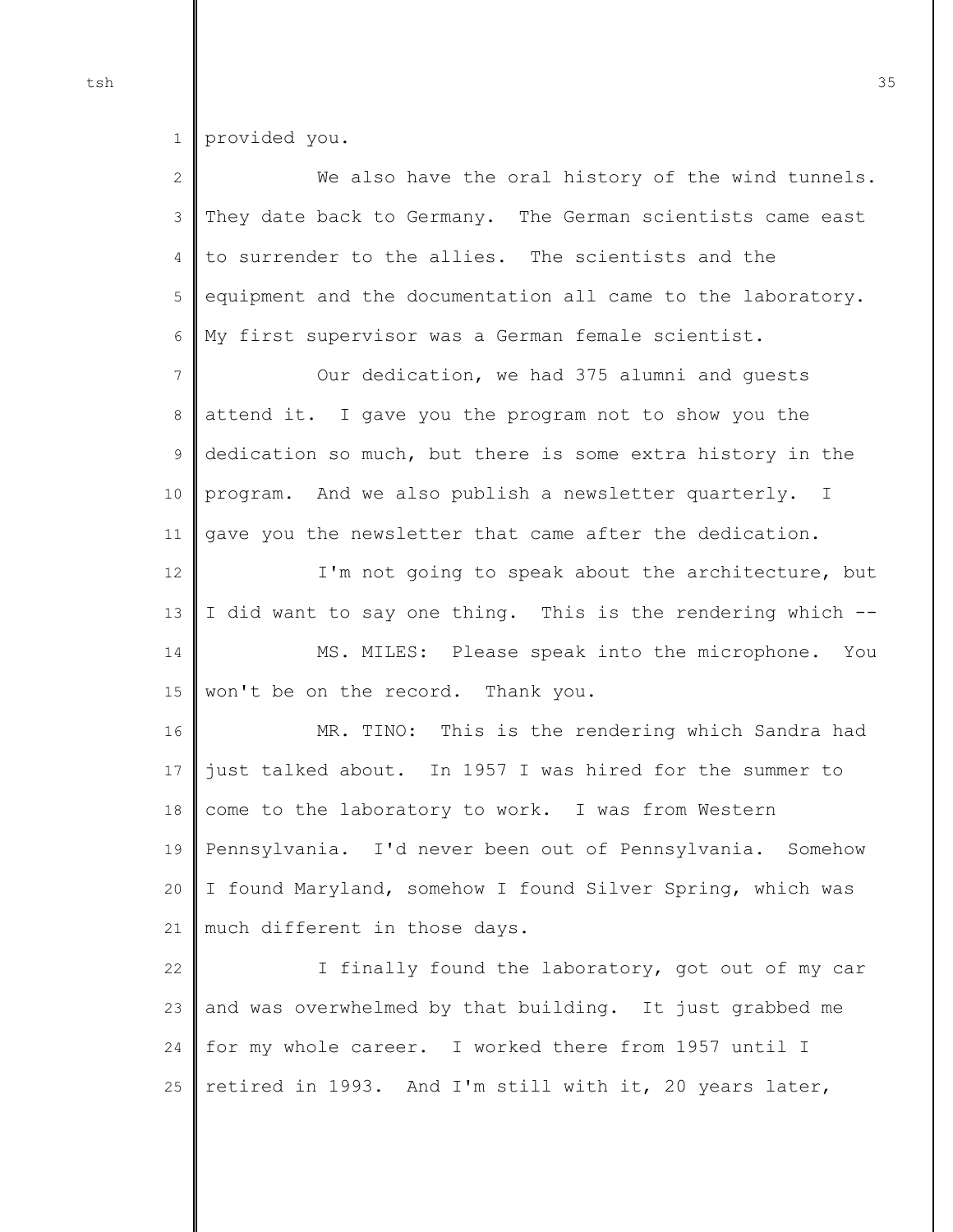1 with the Alumni Association.

2 3 4 5 6 7 It was a marvelous place to work. The people and the successes we had are, I think helped to end the Cold War. Sandra asked me to speak a little bit about what we did. It was a shame because of the classification almost nobody in the County knew what happened there. So I'm just going to go through things very quickly.

8 9 10 11 12 Starting in Vietnam War, our Mark 50 mines were dropped in Haiphong Harbor, and that is the event that helped bring the North Vietnamese to the peace tables. So we are very proud of that. Unfortunately, nothing was sunk, but it did bring the North Vietnamese to the peace talks.

13 14 15 16 17 If any of you read Tom Clancy's *Hunt for Red October*, the heavy weapons system on the U.S. submarines was developed at the laboratory -- the SUBROC Missile, Mark 48 Torpedo, Mark 113 Fire Control System, and the mines that were on the submarines.

18 19 20 21 22 I'm convinced that Clancy knew more than he should have, because the weapons systems were portrayed very, very accurately, and I'm also convinced that it disturbed the Soviet Navy people a lot, again, helping to contribute to the Cold War's end.

23 24 25 The CAPTOR Mine was the first autonomous weapon in the U.S. Navy. You launched it. It sat there. It detected the submarine, ignored surface ships, launched the torpedo,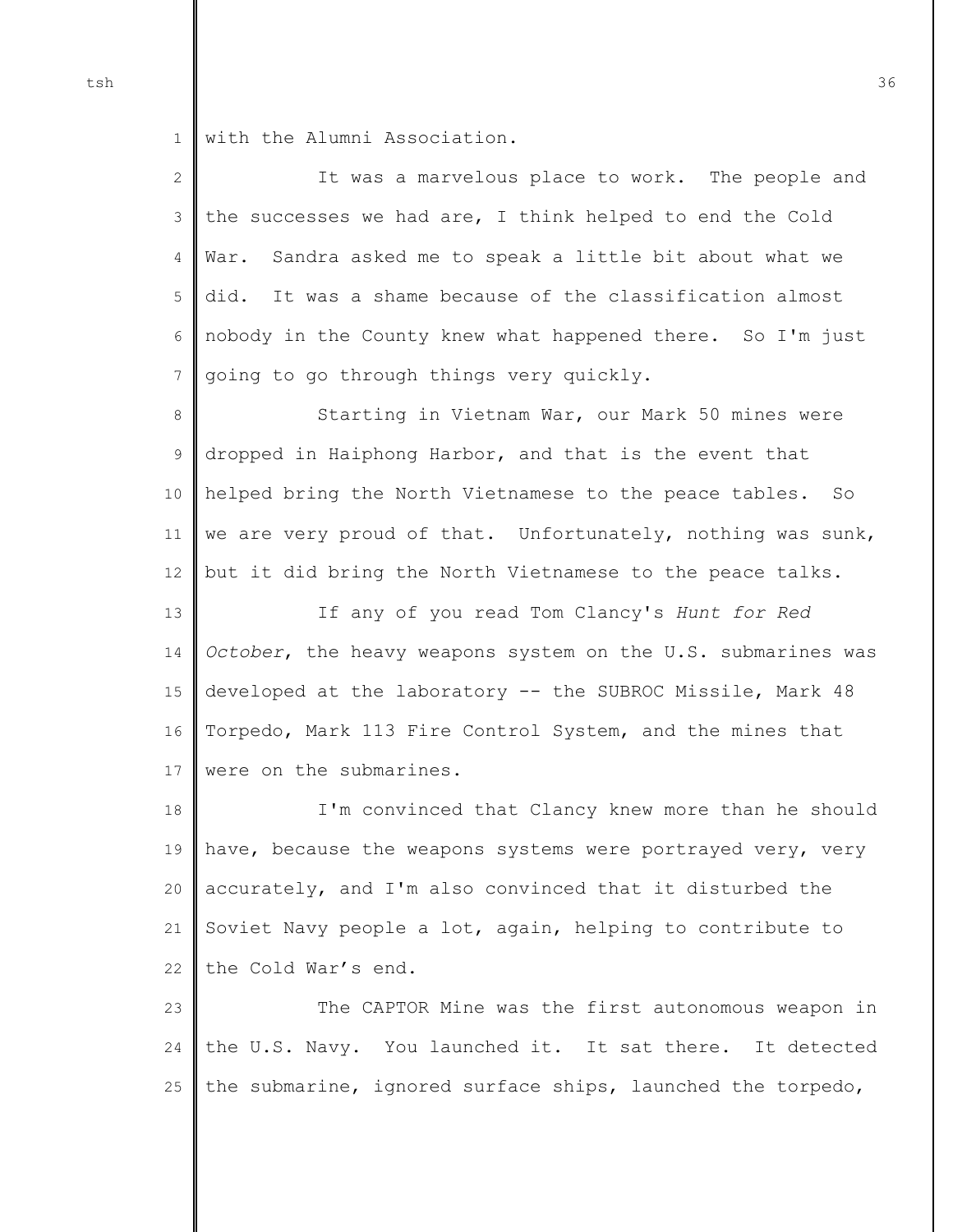1 2 3 4 and protected the GI-UK Gap, which is the gap that all submarines had to come down. Again, I think the threat of that mine helped change some of the strategy of the Soviet submarines, particularly the ballistic missile submarines.

5 6 7 8 9 10 11 All the chemical compounds for explosives used by the U.S. Navy were developed at the Naval Ordnance Laboratory. Those explosives were used in mines and torpedoes and missiles and warheads. The Mark 48, Mark 50 Torpedo Warheads were very significant. They were the only torpedo warheads that could do damage and significant damage to the Soviet double-hull submarines.

12 13 14 Again, I think those warheads contributed to some of the strategy the Soviets had to change towards the end of the Cold War.

15 16 17 18 19 20 I'm sure you've heard of SEAL Team 6. We developed all the underwater weapons for the SEALs -- the limpet mine, torpedo for a swimmer weapon vehicle, and a whole tool box of toys that they could put together to detonate their explosive charges. Those are fun weapons to work on.

21 22 We mentioned magnetic silencing. Two of the reasons that we --

23 24 25 MS. MILES: Go ahead. Just wrap up. Thanks. MR. TINO: -- we came out to the laboratory where it was very quiet magnetic area so we could do magnetic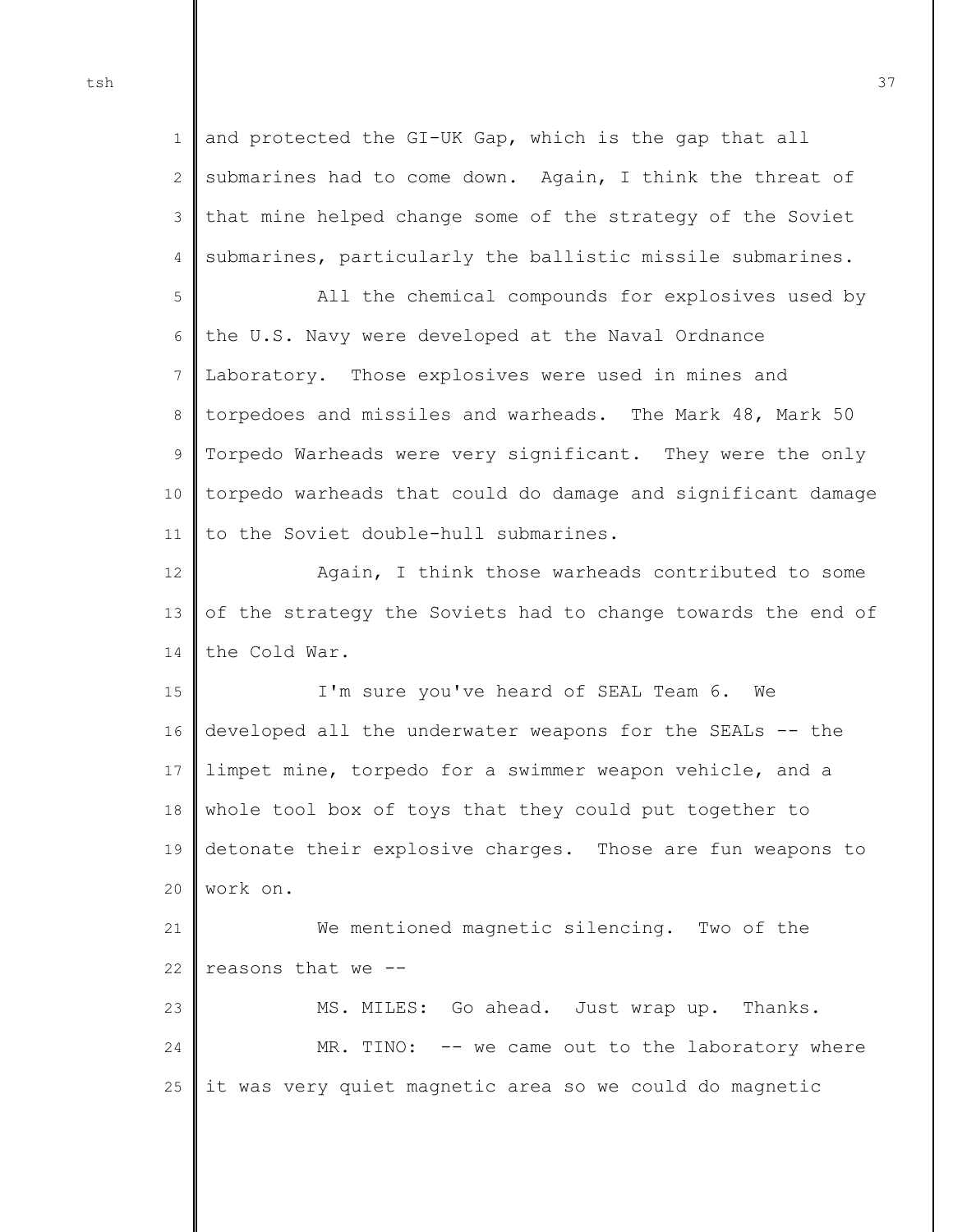1 2 3 4 testing on magnetic sensors and magnetic degaussing systems. Also, we were in the middle of nowhere, so we were going to do explosive testing. And you know what happened 50 years later, explosive testing was very difficult.

5 6 7 We talked about the wind tunnels. They're world class. The Air Force still runs Tunnel 9. It's doing very important work for NASA, the Army, and the Air Force.

8 9 10 All the fuzes, safety on the devices for all of the Navy missiles, ballistic missiles, and anti-air missiles were developed at the laboratory.

11 12 13 14 15 16 17 And I guess what we're really proud of, and it's kind of a transition to Food and Drug, we had a great technology transfer. The Brown Magnetometer, you've all felt it but you didn't realize it. You went through it at the airport, for the airport detection. Also, you come up to a red light, Brown Magnetometer is what changed the light when you're making a left turn and things like that.

18 19 20 21 22  $23$ 24 The HNS explosive was developed at the laboratory and was used on the moon by NASA. The parachutes to recover the shuttle's rocket motors were developed by the laboratory. And last but not least, there was a metal developed called NITINOL. I'm sure all of you have heard of somebody who has had to have a stent for open heart artery. NITINOL metal is what makes those stents.

25

So we're very proud of what we achieved, and we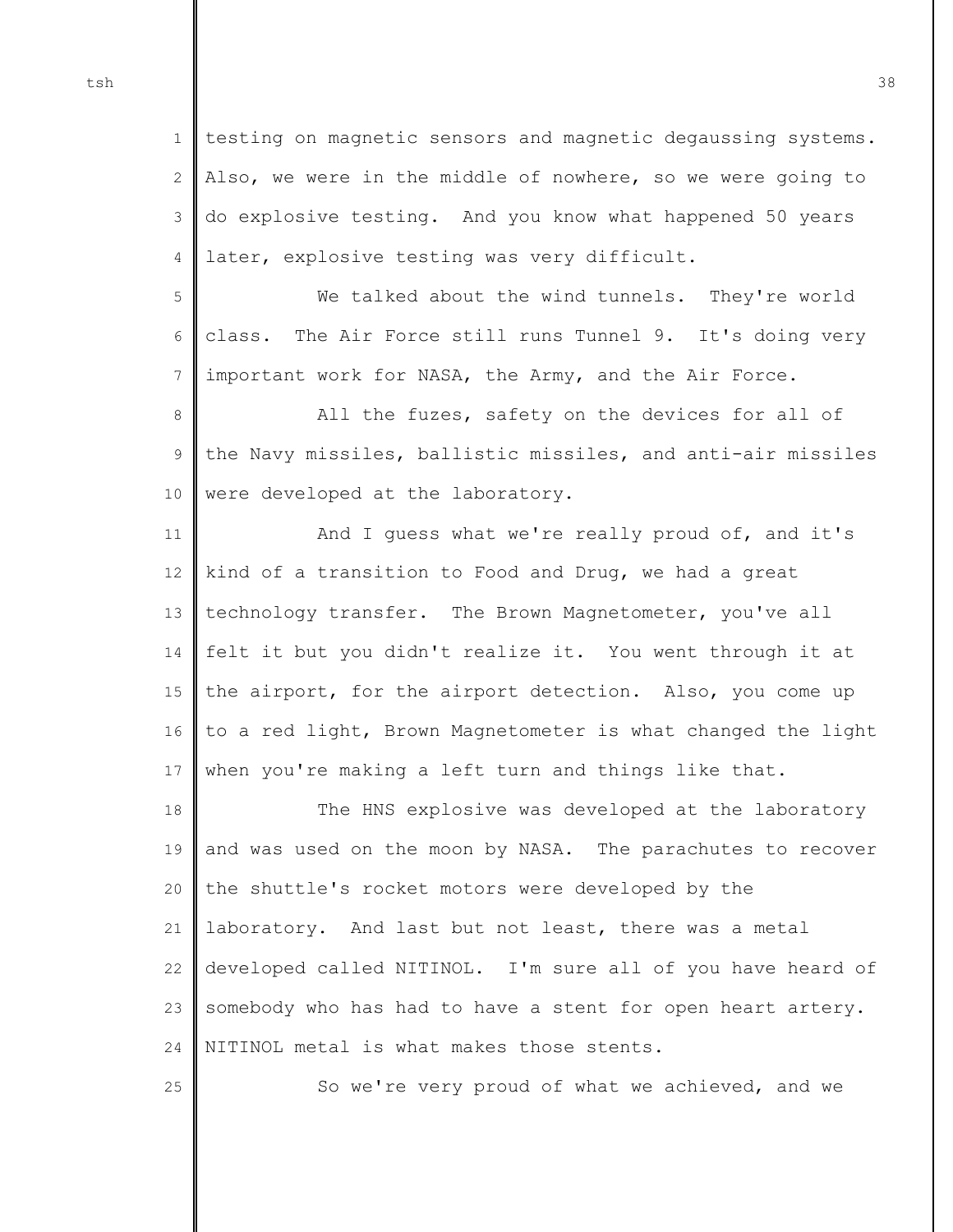1 2 support the adding of Building 1 to the historical Master Plan. Thank you.

3 4 5 6 MS. MILES: Thank you. That was all extremely interesting testimony. Thank you, and thank you for your service. Does anyone have any questions for any of the members of the panel?

7 8 9 10 11 12 MS. WHITNEY: I have a couple of questions, please, if you don't mind. And I don't know who to direct my question to. So the three of you, first, can you tell me on site, where was the ordnance testing? There was actually testing of live ammunition, live explosives on the site? And if so, where was that?

13 14 MR. TINO: Okay. Actually, any tests we did of an actual warhead was done off-site.

15 MS. WHITNEY: Okay.

16 17 18 19 20 21 22 MR. TINO: Like Solomon's Island, out in the Pacific, things like that. But we could test up to 5 pounds of explosive, experimental explosive. And that was done in what we call the back area, the 300 area near the Prince George's boundary. And I lived right back there, and I could always tell when they were doing explosive testing, because pictures were a little crooked.

23 24 25 But towards the end, we built a bomb proof structure, so we could test up to 50 pounds of explosive without disturbing anyone.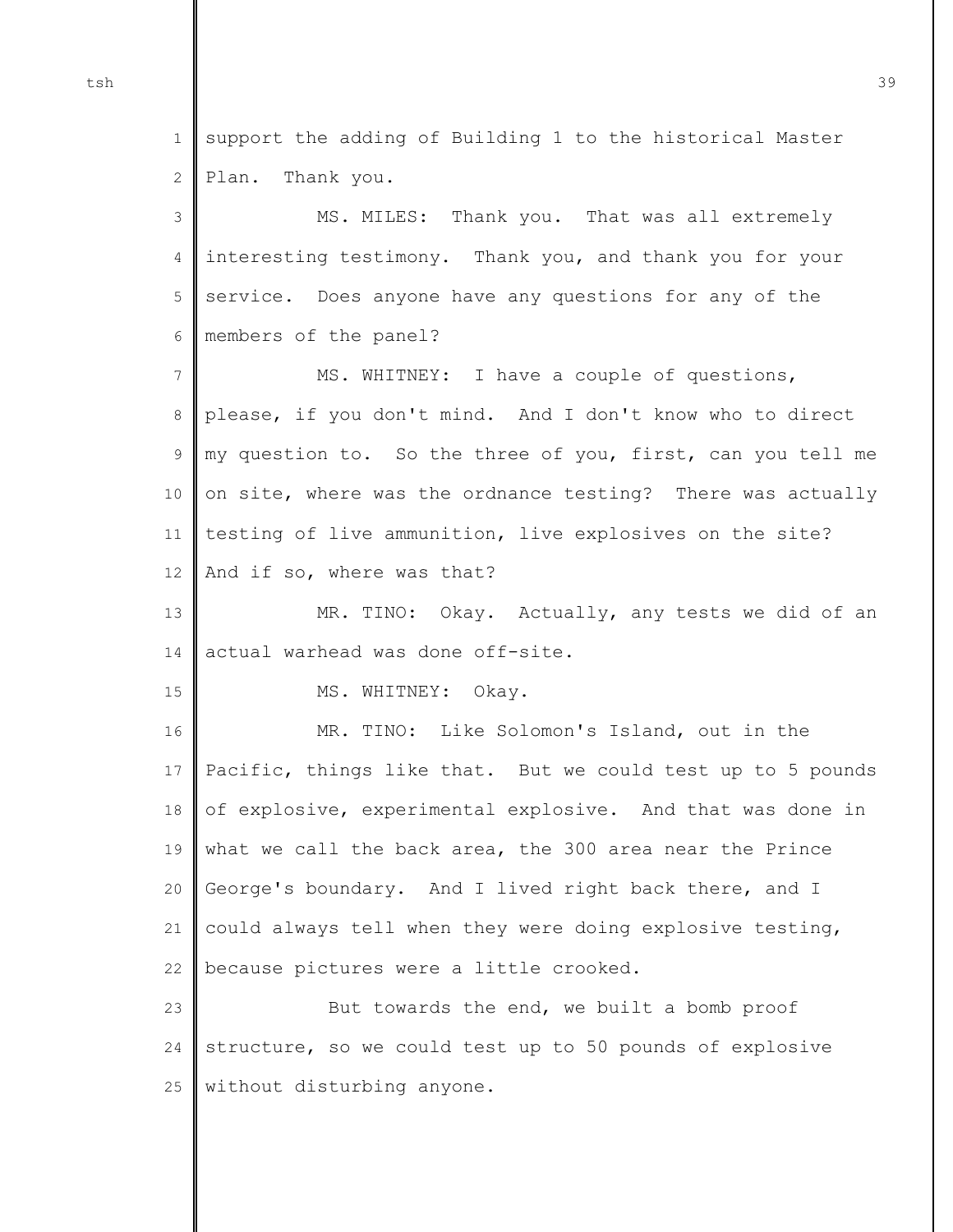1 2 3 4 MS. WHITNEY: That's a very good segue into my next question, the neighborhood. Do you have any recollection of when and which area of the neighborhood was developed first in the area?

5 6 7 8 9 10 11 12 13 14 MR. TINO: Right across the street, where that barn was, there was some sort of a co-op formed by employees at the laboratory, and those houses, which of course are still there, were developed first. And I'm not sure, probably down past -- I don't know how familiar you are with the area, south of the laboratory, across the street from New Hampshire, there's a series of homes that probably came in maybe the sixties or seventies. But the homes I'm talking about probably were in the early fifties. They were there when I started in '57.

15 16 17 18 19 20 21 22  $23$ MS. WHITNEY: And you're talking, when you say across the street, you're talking New Hampshire Boulevard? MR. TINO: Yes, across from New Hampshire. MS. WHITNEY: Okay. Thank you very much. MS. MILES: If there are no other questions, thank you, gentlemen. I've really enjoyed your testimony. And let's have some deliberations. I'll look to my right then. I looked left earlier. Commissioner Treseder? MR. TRESEDER: Am I correct that under the

24 25 criteria for designation, basically, you're listing under appendix A, you're not just referring to those. You're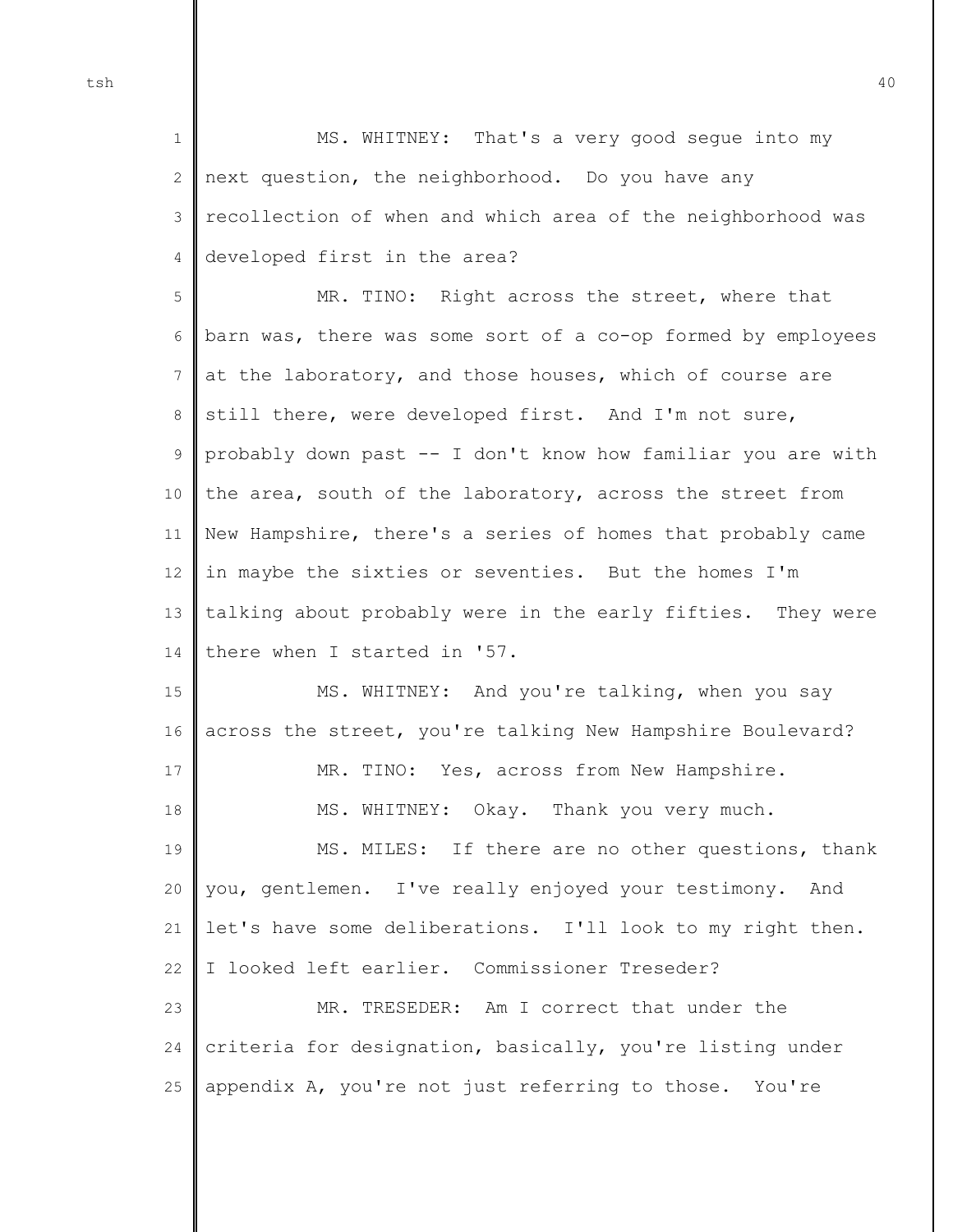1 2 3 4 5 6 7 8 9 10 11 12 13 14 15 16 17 18 19 20 21 22  $23$ 24 25 actually saying that this project qualifies under all these criteria. Is that correct? MS. YOULA: Yes, I mentioned the criteria that I thought that it qualified under, the four. MR. TRESEDER: But, in your presentation, but it was A, B, C and D under, A, B, C, D and E, all nine? MS. YOULA: No, on page -- MR. TRESEDER: I'm sorry. MS. YOULA: You don't have the staff report in front of you. Do you have the staff report? Page 16, 1A, 1C, 2A, 2E. MR. TRESEDER: Good. That's what I was looking for. I'm sorry. MS. YOULA: Yes. The appendix just lists all the criteria in the Ordinance. MR. TRESEDER: Great. Thanks for answering my question. MS. YOULA: Yes. Very confusing. MS. MILES: Do you want to have a moment, Commissioner Treseder, or should we move on? Okay. Well, would you care to comment upon your view of the proposed nomination? MR. TRESEDER: Well, I agree, it's a very significant building. I'm really glad that everyone is taking care to maintain that the critical component of the

tsh  $41$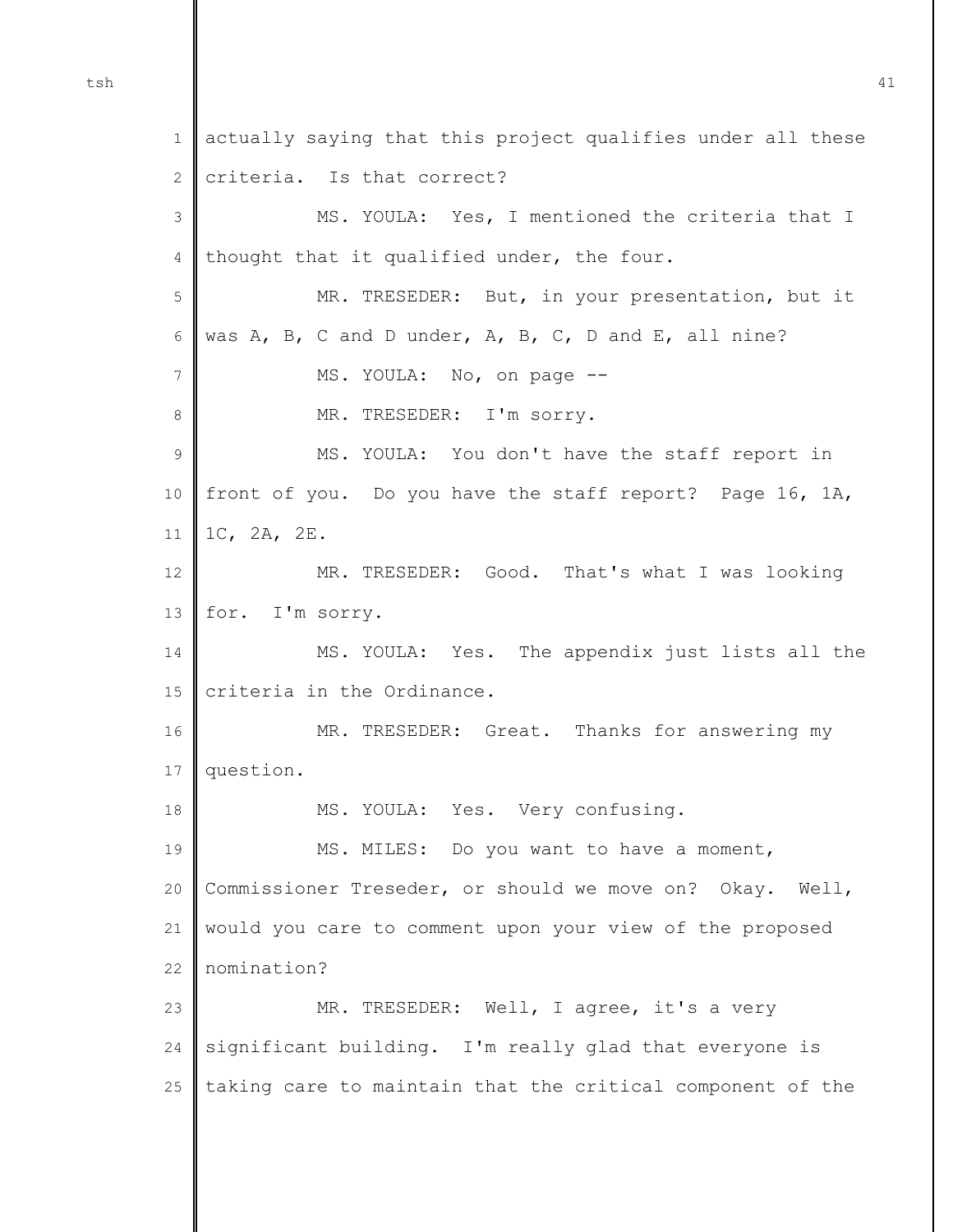1 2 3 4 complex. I understand that the rest of the buildings were not practical to salvage, but I'm very glad they chose to salvage this component, which is the most distinctive element, and it has all these criteria.

5 6 7 8 9 10 11 MR. SWIFT: I also appreciate the presentation and the work that's been done. I do think that it meets the criteria that have been pointed out in the staff report, and I'll specifically emphasize 2E as an established and familiar visual feature of the neighborhood or of the campus in this case. And criteria 1A as far as value for the development of the nation.

12 13 MR. WHIPPLE: Just for clarification, are you excluding the other two?

14 15 MR. SWIFT: No, I'm agreeing with all of them, and emphasizing the ones that stood out to me. My apologies.

MR. WHIPPLE: Thank you.

17 18 19 20 21 22 MR. KIRWAN: I agree with the previous Commissioners' comments. I grew up in Silver Spring, so I always, for many years, drove by that complex and wondered what went on behind there. And it's really wonderful to get this opportunity through this process to sort of publically explain the story of the Naval Ordnance Lab.

 $23$ 24 25 And I think I really thank all of you for what you've done to contribute to that story being told and getting out there, and particularly to the adeptly handled

16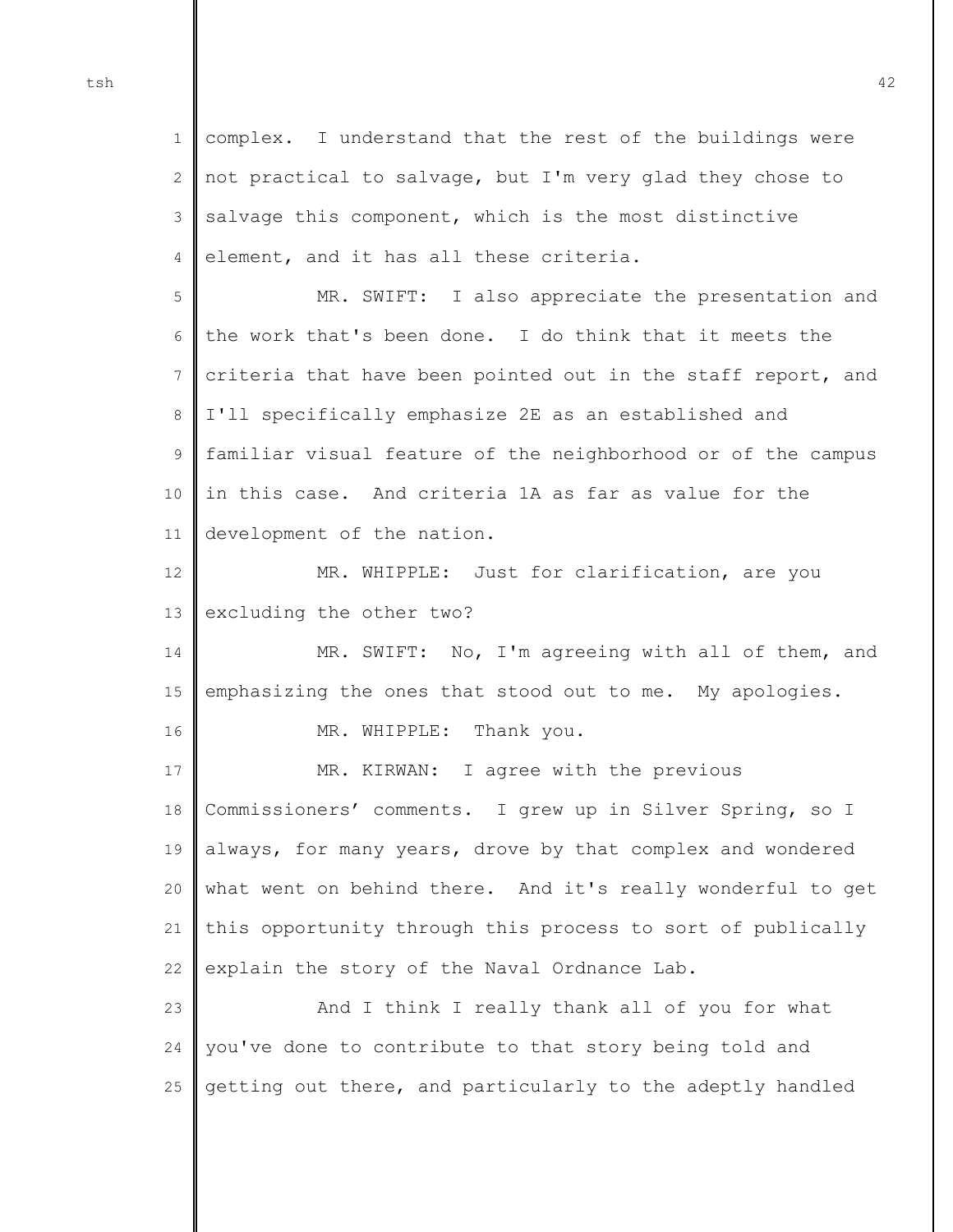1 2 3 re-purposing of the complex by Kling Stubbins and RTKL and of course the histories that you all have brought to the table, too. So I fully support the staff recommendations.

4 5 6 7 8 9 10 MS. WHITNEY: I can only, I can only echo everything that my fellow Commissioners have previously stated. That facility stands as a sentinel not just to the neighborhood but to the entire region, very impressive architecture as well as architects that were behind it, and the history behind it and the secrets behind it that only those walls could tell.

11 12 13 14 15 16 Thank goodness we live in this century that we have the ability to think ahead and preserve these structures. So thank you for being involved in that, as well as being involved in the secrets behind those buildings. It meets all the criteria that is required, and I fully support this designation.

17 18 19 20 21 22 23 24 MS. MILES: I agree that the proposed designation meets all of the criteria, and I would emphasize 1A and 1B in my opinion. And I think that the reuse and then the new construction are very, I think deft is exactly the right word, just beautifully done. And I'm so pleased that we have an opportunity to recognize the original structure, which I think is a magnificent example. So can I have a motion?

25

MR. KIRWAN: Madam Chair, I will make a motion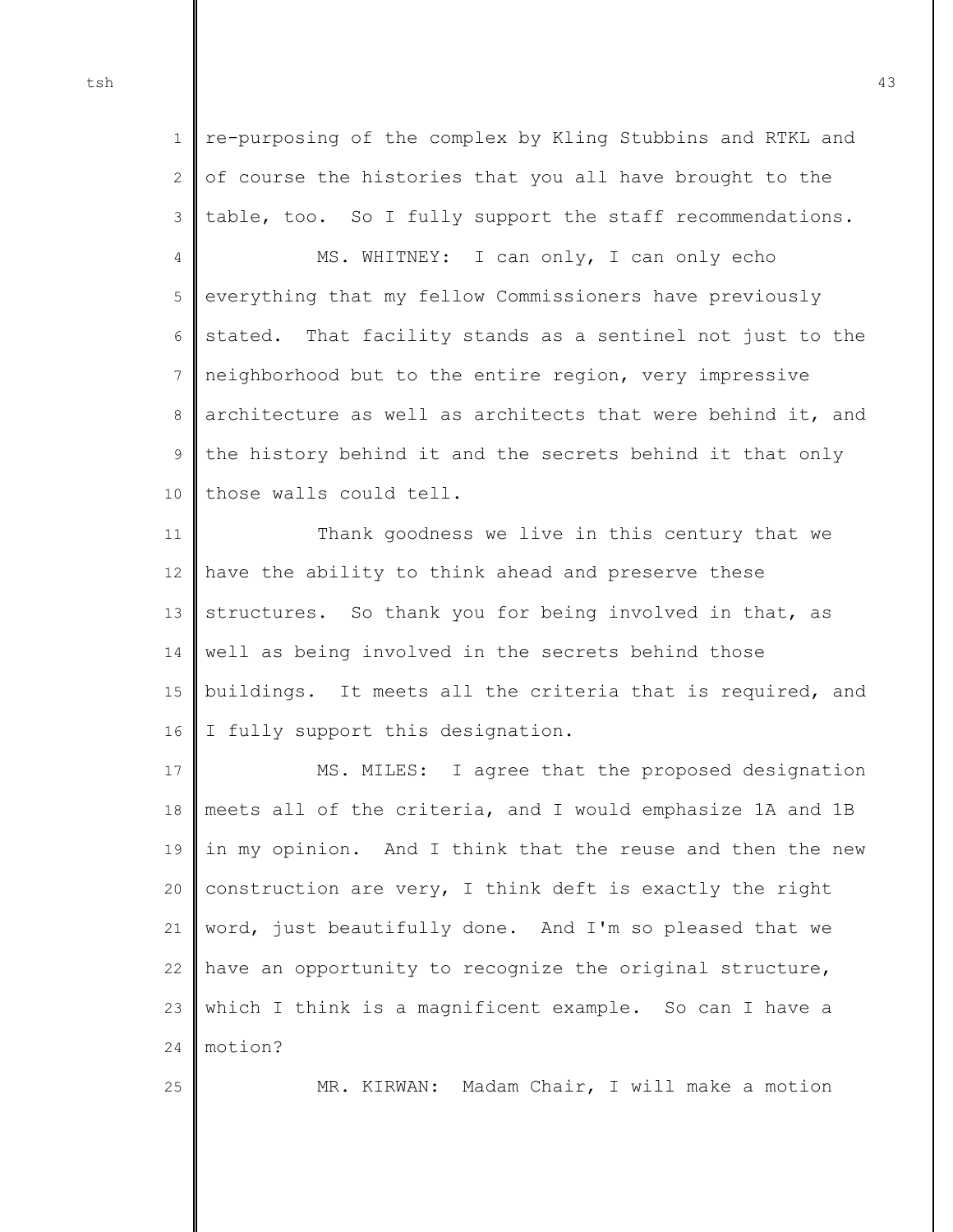1  $\mathcal{D}$ 3 4 5 6 7 8 9 10 11 12 13 14 15 16 17 18 19 20 21 22 23 24 25 that the Historic Preservation Commission accepts the recommendations of Historic Preservation staff that the Naval Ordnance Laboratory Administration Building be added to the Locational Atlas and Index of Historic Sites of Montgomery County, Maryland, as an interim measure to protect the resource prior to designation; and designate it on the Master Plan of Historic Preservation in accordance with the eligibility criteria noted in the staff report and including the proposed environment setting. MS. WHITNEY: I second the motion. MS. MILES: Thank you. All in favor please raise your right hand. It's unanimous. Thank you all very much. Thank you, Sandra. It was a pleasure to get to see this resource. Do we have any minutes for January 15th? MR. SILVER: You have minutes for January 25th. MS. MILES: January 25th. I mean, I can see the two from a one. My apologies, January 25th. MR. SWIFT: I move that the Commission approve the January 25th minutes, as edited. MS. MILES: Is there a second? MS. WHITNEY: I second. MS. MILES: All in favor? Unanimously approved. Do we have minutes from February, that's an 8. MR. WHIPPLE: Those haven't gone out yet. MS. MILES: Very good, thank you.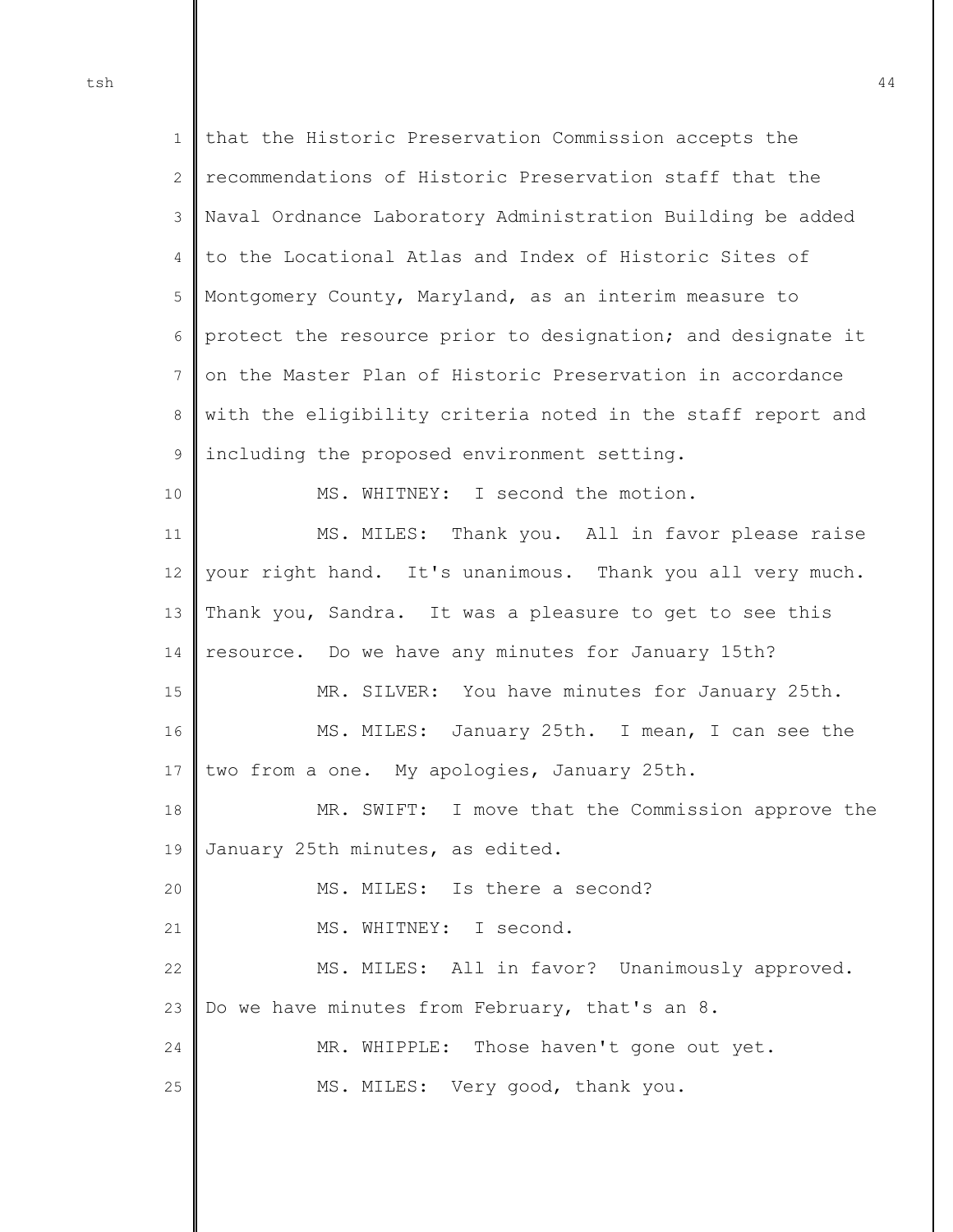| $\,1\,$          | MR. WHIPPLE: Or haven't come back, anyway.                  |
|------------------|-------------------------------------------------------------|
| $\mathbf{2}$     | MS. MILES: All right. Thank you. And do we have             |
| $\mathfrak{Z}$   | a volunteer for this evening? Thank you, Bill, Commissioner |
| $\sqrt{4}$       | Kirwan. Do we have any Commission items? Do we have any     |
| 5                | staff items? Very good. We are adjourned. Thank you.        |
| $\epsilon$       | (Whereupon, at 8:32 p.m., the hearing was                   |
| $\boldsymbol{7}$ | adjourned.)                                                 |
| $\,8\,$          |                                                             |
| $\mathfrak{S}$   |                                                             |
| 10               |                                                             |
| $11\,$           |                                                             |
| $12\,$           |                                                             |
| 13               |                                                             |
| 14               |                                                             |
| $15\,$           |                                                             |
| $16$             |                                                             |
| $17\,$           |                                                             |
| 18               |                                                             |
| 19               |                                                             |
| 20               |                                                             |
| 21               |                                                             |
| 22               |                                                             |
| 23               |                                                             |
| 24               |                                                             |
| 25               |                                                             |
|                  |                                                             |